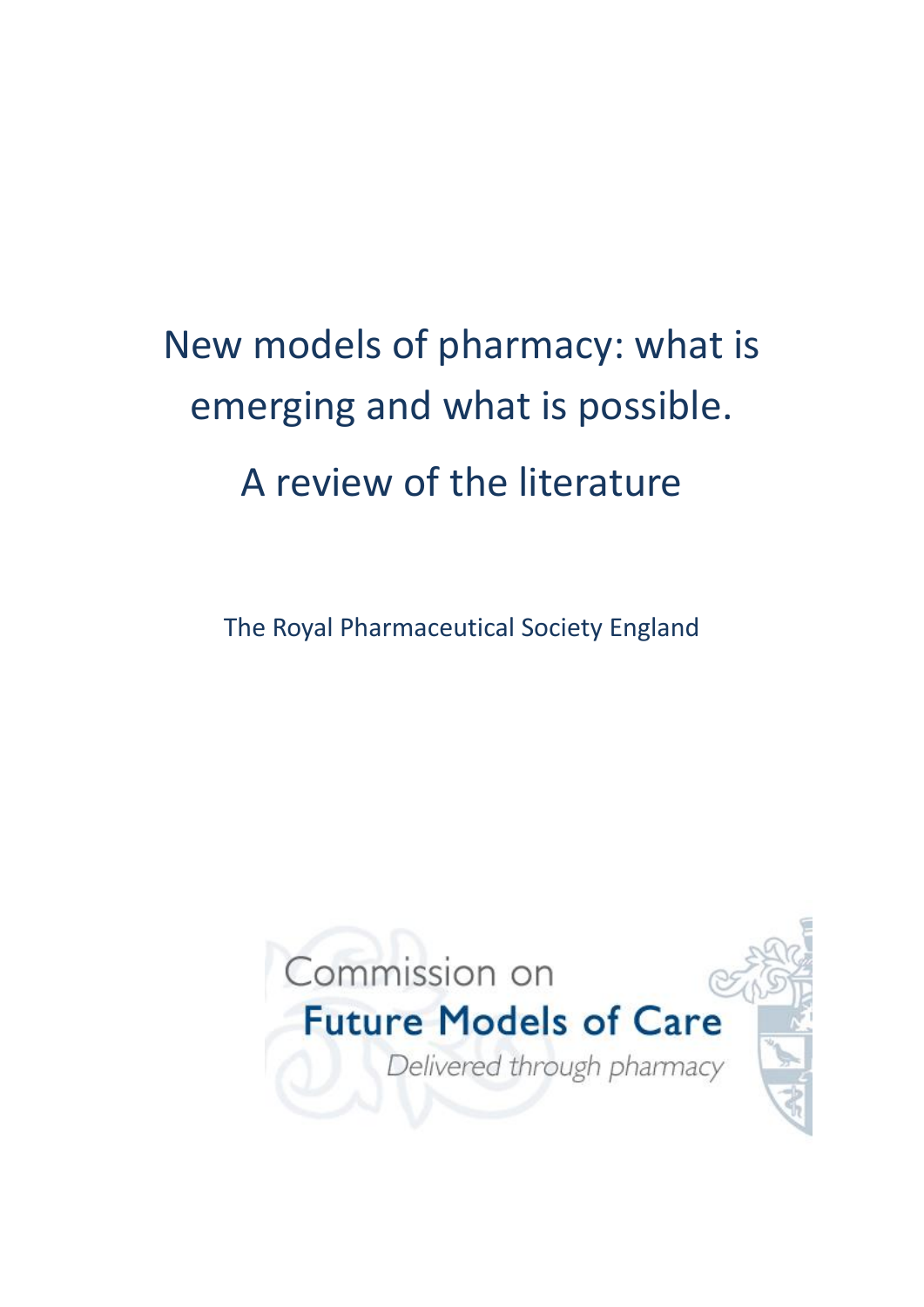## **CONTENTS**

| Introduction                          | page 3  |
|---------------------------------------|---------|
| Context: aspirations for pharmacy     | page 4  |
| The new health and social care system | page 6  |
| The financial context                 | page 9  |
| <b>Emphasis on quality</b>            | page 10 |
| <b>Pharmacy services overview</b>     | page 11 |
| <b>Access to medicines</b>            | page 12 |
| <b>Medicines optimisation</b>         | page 14 |
| <b>Public health</b>                  | page 17 |
| Leadership and skillset               | page 18 |
| <b>Considerations for the future</b>  | page 20 |
| <b>References</b>                     | page 23 |
| <b>Appendix A</b>                     | page 27 |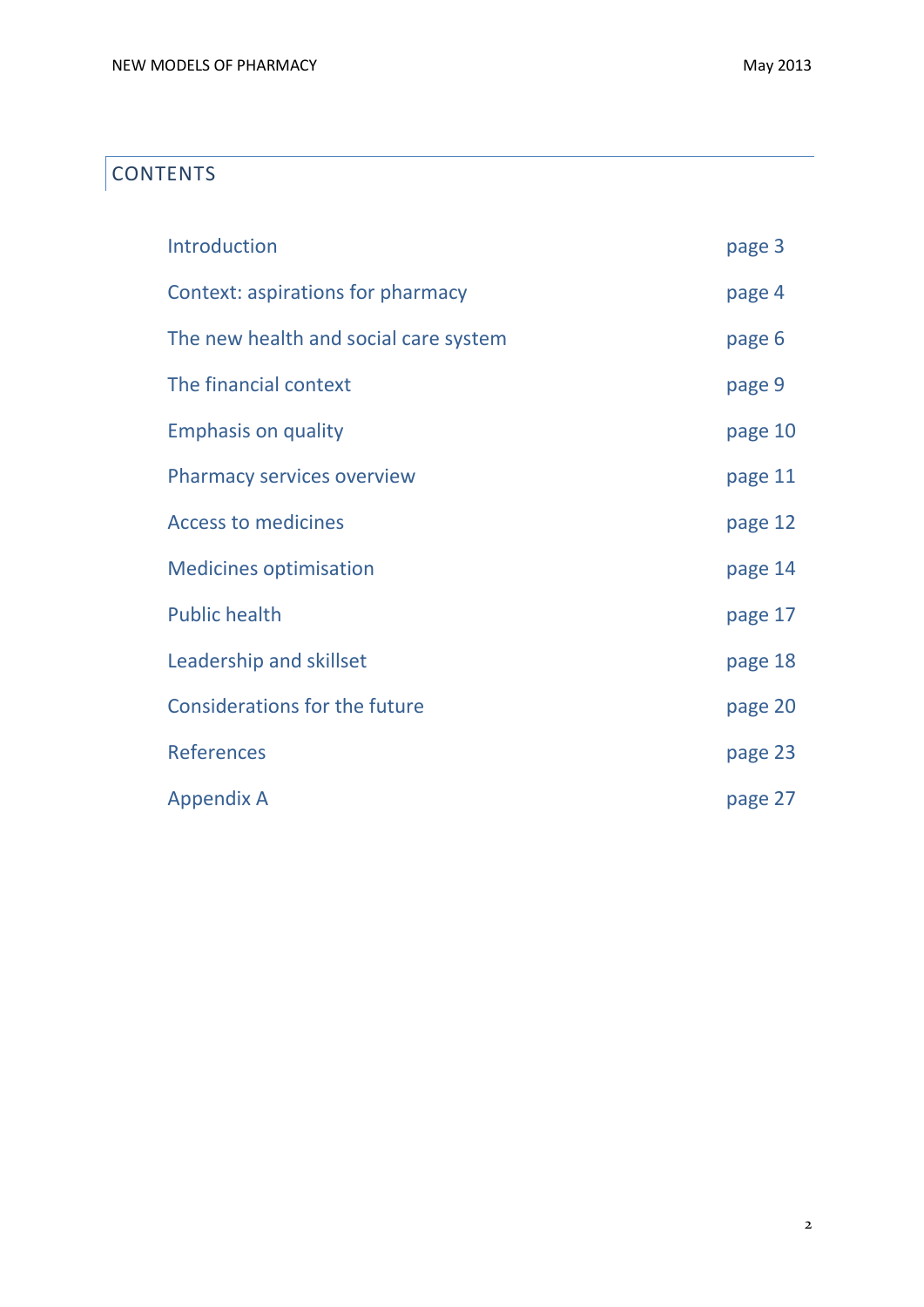## INTRODUCTION

### The Commission

The English Pharmacy Board of the Royal Pharmaceutical Society has commissioned a report into future models of care that could be delivered through pharmacy. It has established a Commission to make the case for change in relation to the role that pharmacy can play in delivering care in new ways.

The Commission will look at emerging models of care involving pharmacy and examine what has helped or hindered the development of such models. It will suggest what needs to be done to enable and support the spread of practice and consider the implications for policy and practice in the English NHS and more widely.

#### Literature review

To frame the work of the Commission, a literature review of national and international literature (a mix of research studies and grey literature) was undertaken covering the five years since the White Paper, *Pharmacy in England* (Department of Health, 2008). While the primary focus is England, the aim was also to draw on international learning and literature from, in particular, the United States, Australia, Canada, and the Netherlands.

This literature review supports the Commission by providing a snapshot of the current health policy context and pharmacy services. It also considers the opportunities presented by changes to the health and care system in England, and highlights some of the challenges that will need to be addressed if pharmacy services are to realise their potential.

Appendix A outlines the methodological approach taken to the literature review.

This review was prepared by Sally Williams, an independent health policy consultant and health services researcher. Research assistance was provided by Mita Shah, a third year MPharm undergraduate student at UCL School of Pharmacy.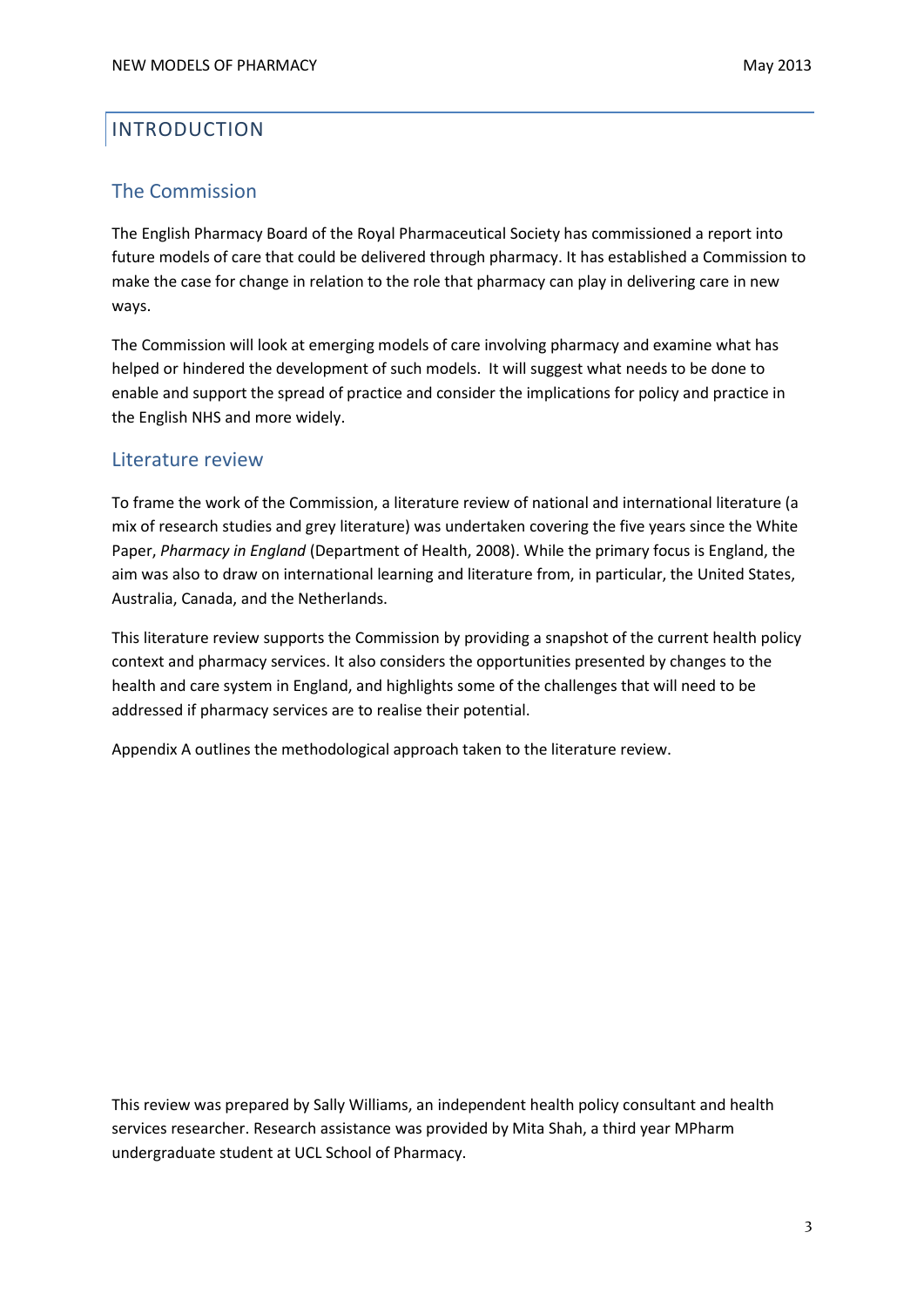Pharmacy services are provided in a range of settings – hospitals, community, primary care, industry, academia.

Attention tends to focus on community pharmacy as holding greatest potential for advancement, being, with other primary care practitioners, *'on the frontline in the battle for better health and wellbeing'* (Johnson, 2008)*.*

Primary care pharmacists, work with GPs and, until recently, Primary Care Trusts (PCTs) – now replaced by Clinical Commissioning Groups (CCGs) – and have played a central role in medicines management and optimisation. This role will continue to be important in the new health and social care system.

## **Key facts**

Around 1.6 million people visit a community pharmacy daily.

84% of adults visit a pharmacy at least once a year, and for 78% the visit is for health related reasons (Central Office of Information, 2008).

Hospital pharmacy, often considered an exemplar in Europe, has been progressive in its adoption of new technologies, to the benefit of patient safety and hospital efficiency. Hospital pharmacists have made greater use of their clinical skills, embedding themselves in ward-based teams, and in new leadership roles. Hospital chief pharmacists have a recognised role as leading on the safe use of medicines across their organisations, and many hospital pharmacists have developed specialist expertise (for example, in the best use of medicines for particular groups of patients or in the preparation of complex medicines).

The 2008 White Paper *Pharmacy in England: Building on strengths – delivering the future* (Department of Health, 2008) set out a number of aspirations for providers of pharmacy services. These included:

- Becoming 'healthy living' centres promoting health and helping more people to take care of themselves
- Offering NHS treatment for many minor ailments for people who do not need to go to their GP
- Providing specific support for people starting a new course of treatment for long term conditions such as high blood pressure or high cholesterol
- Offering screening for those at risk of vascular disease
- Using new technologies to expand choice and improve care in hospitals and the community, with a greater focus on research.

The White Paper sought to build on the strengths of community pharmacy in particular, in terms of access, convenience and extended hours. Reflecting changes that had already taken place in hospital pharmacy, it continued the drive to extend community pharmacy beyond the dispensing and supply of medicines to cover a range of clinical services.

This included pharmacists playing a more visible and active role in improving the public's health and supporting people with long term conditions, such as diabetes or asthma, and through the provision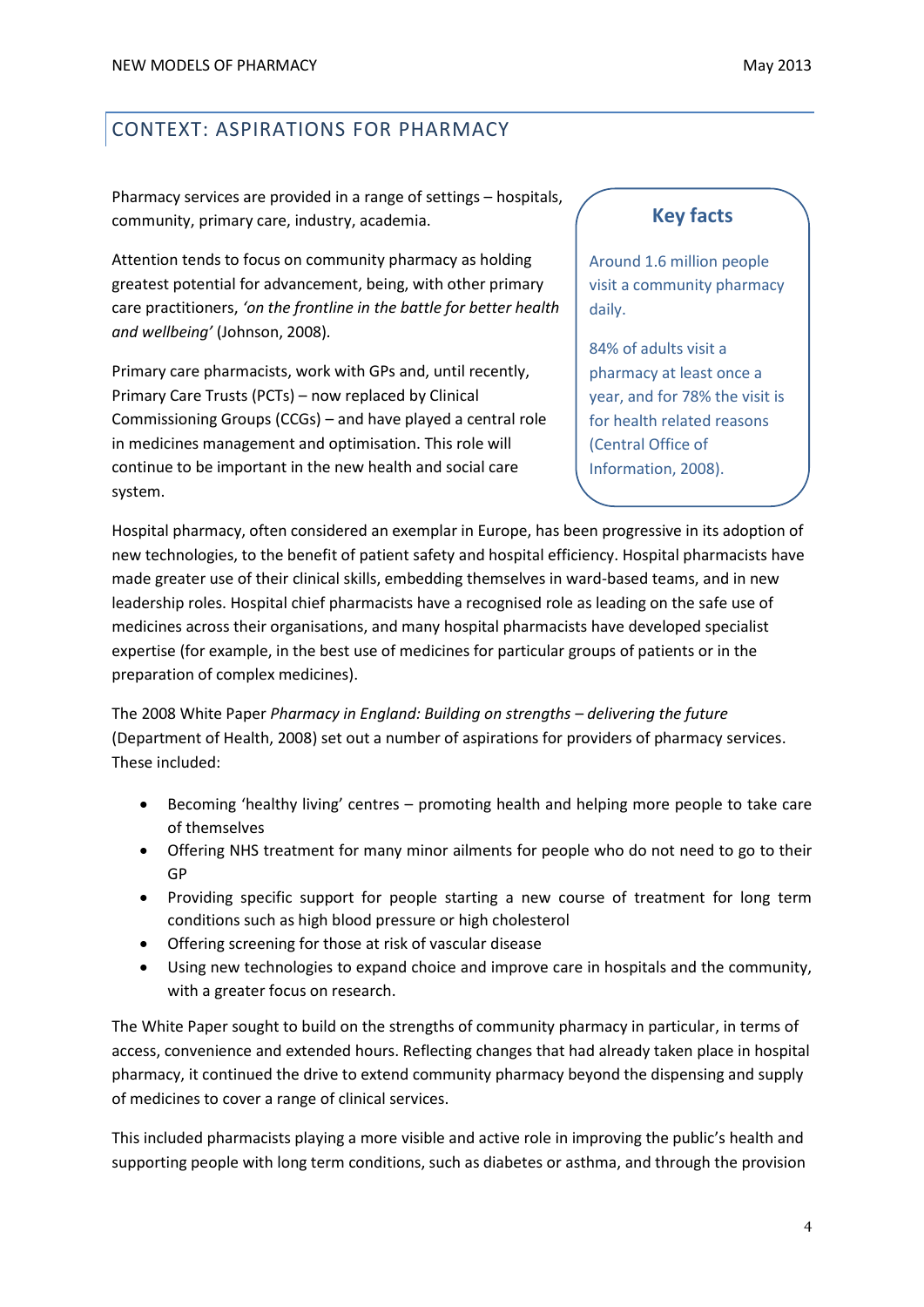of smoking cessation and sexual health services. It also set out aspirations for advancing patient care by developing higher-level competencies of consultant pharmacists and pharmacists with a special interest, for example, and involvement in developing clinical pathways to support integrated care.

#### **Contractual framework for community pharmacy**

Since April 2005, most community pharmacies have provided services under a new community pharmacy contractual framework (CPCF) with three tiers of services – essential, advanced and local enhanced (Department of Health, 2008). A few have had direct contracts with their Primary Care Trusts (PCTs), known as local pharmaceutical services (LPS) contracts.

**Essential services:** under the framework, each community pharmacy must provide essential services (dispensing and repeat dispensing services, health promotion and healthy lifestyle advice, signposting to other services, support for self care and disposal of medicines). NHS England will commission and monitor the national CPCF.

**Advanced services:** The nationally agreed medicines use review (MUR) service (see page 15) was the first advanced service.

**Local enhanced services**: These are locally commissioned (until recently by PCTs). Examples of common services include stop smoking schemes, supervised administration of methadone, emergency contraception or nicotine replacement therapy, and minor ailment schemes. The commissioning of the majority of public health services currently provided by community pharmacies will transfer to local authorities.

The NHS Alliance has called for a new community pharmacy contract that supports the wider introduction of medicines optimisation and clinical services in community pharmacy (NHS Alliance, 2013).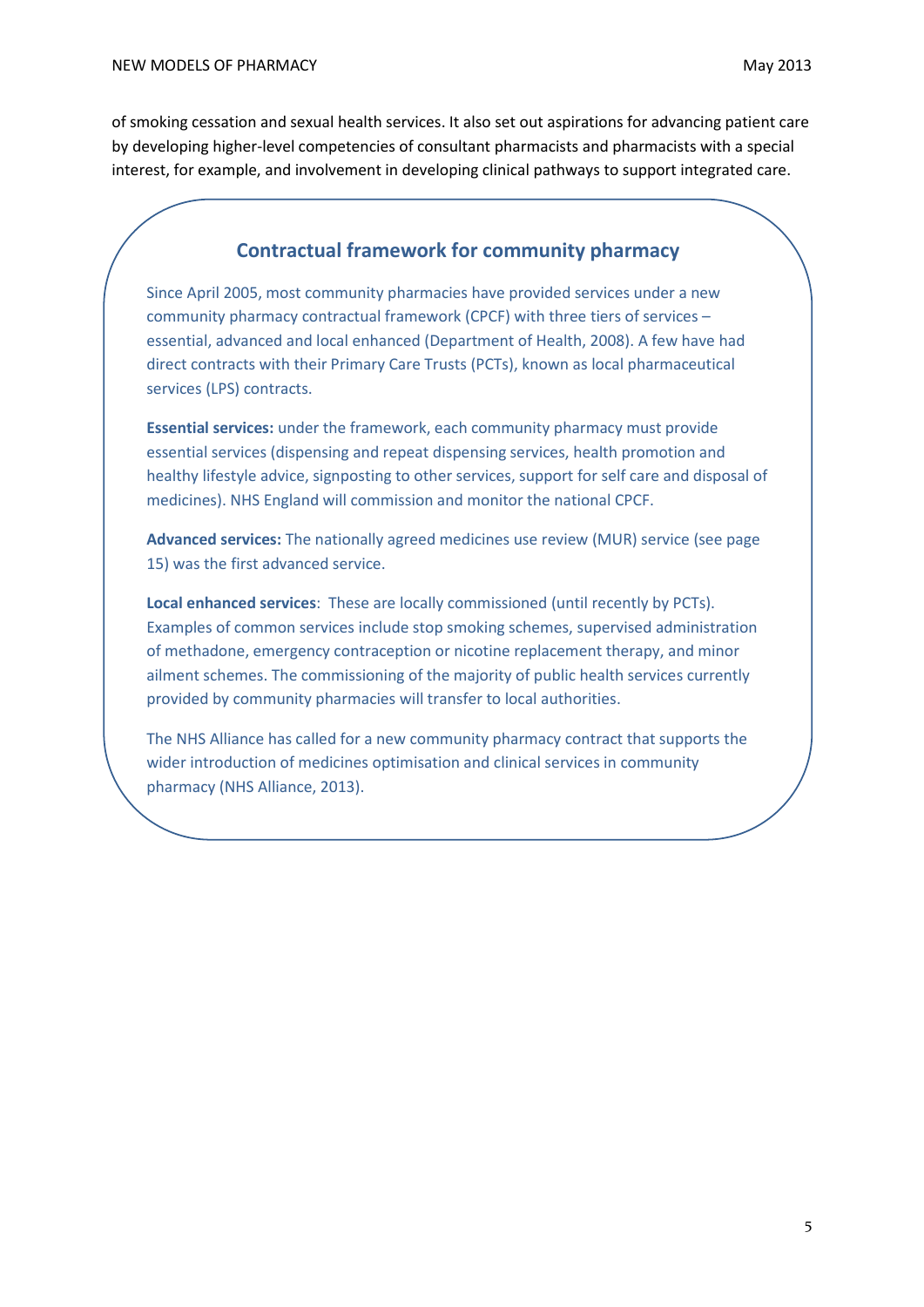## THE NEW HEALTH AND SOCIAL CARE SYSTEM

The White Paper, *Equity and Excellence: Liberating the NHS* (Department of Health 2010), set out the Government's vision for the future of the NHS and heralded fundamental restructuring of the health and care system.<sup>1</sup> It also reinforced the need for the NHS to release efficiency savings and applied greater urgency to the Quality, Innovation, Productivity and Prevention (QIPP) initiative. In relation to pharmacy it stated:

*'Pharmacists, working with doctors and other health professionals, have an important and expanding role in optimising the safe use of medicines and in supporting better health.'* (Department of Health, 2010, p26).

The changes to the NHS architecture are likely to impact most noticeably on two areas of pharmacy: community pharmacy and pharmacists working in primary care.

## Community pharmacy

The changes will have a direct impact on the way the three tiers of services – essential, advanced and local enhanced – are commissioned. Responsibility for community pharmacy has transferred in the new system to local authorities and what was set up as the NHS Commissioning Board, now known as NHS England. Clinical commissioning groups (CCGs) can also commission local services from community pharmacy.

The new system will be more complex, involving more, often smaller players (including 211 CCGs). The literature perceives a lack of consistency over what is commissioned locally and the requirements for similar services (see, for example, Pruce 2010). However, a single operating model for primary care services commissioned by NHS England aims to support greater consistency in access and provision to essential services (NHS Commissioning Board, 2012).

Pharmacists will need to engage with all the new system players (see box, page 8) and demonstrate the value of pharmacy, if pathways are to be developed that integrate pharmacy into plans for community and hospital services. There is still uncertainty over the mechanisms by which this engagement can be achieved.

The ability of CCGs to commission services from any provider, whether NHS or private, may see community pharmacy competing in an increasingly diverse market to provide local enhanced services.

### Primary care pharmacy

**.** 

It is evident from the literature that a great deal rests on the ability of CCGs to deliver effective medicines optimisation to improve patient outcomes, support pathway redesign and reduce system costs (National Prescribing Centre 2011).

<sup>&</sup>lt;sup>1</sup> The Department of Health has produced an interactive diagram giving an overview of the new health and care system from April 2013, se[e http://healthandcare.dh.gov.uk/system/](http://healthandcare.dh.gov.uk/system/)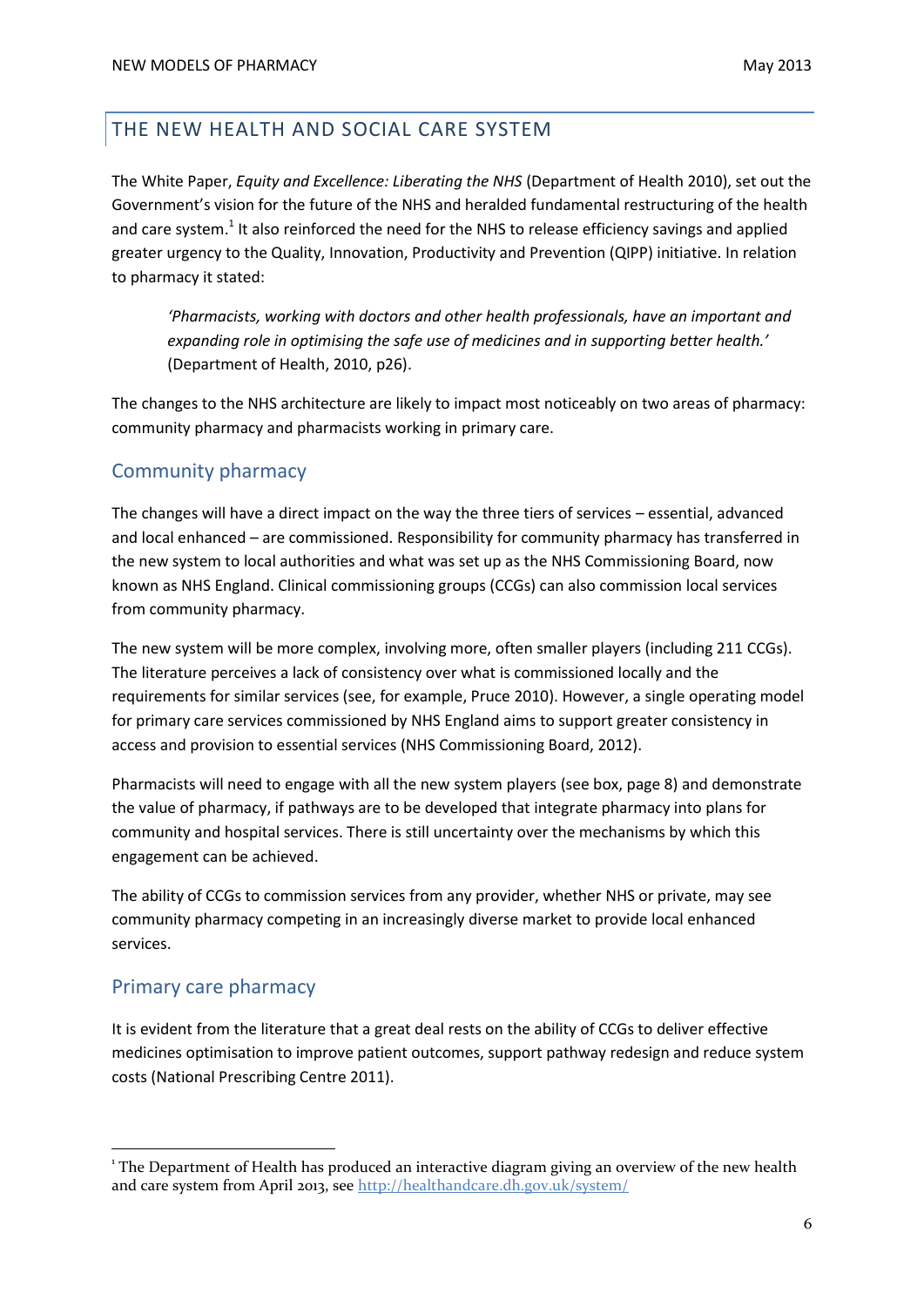Medicines management teams in the primary care setting have to date been at the forefront of medicines management and medicines optimisation, as local experts in the use of medicines. The literature highlights anxiety that this expertise will fragment or disappear during the transition to the new system (Drug and Therapeutics Bulletin, 2013).

Tighter budgets for CCGs in comparison to PCTs are likely to mean reductions in medicines management capability. Smaller medicines management teams may also have to respond to commissions from NHS England in addition to CCGs. This increases the need for smarter and more innovative ways to deliver prescribing, medicines optimisation and pharmacy functions. Emerging service models in medicines management include public-private partnerships, for example with federations of GP practices (Colquhoun, 2012c).

Whether expertise is in-house or bought in, CCGs need to properly understand the role, and potential, of medicines management expertise in optimising the use of medicines. The National Prescribing Centre (2011) has produced an organisational competency framework to help commissioners ensure they have, or have access to, the competencies necessary to deliver medicines management functions effectively.

Some CCGs are developing their own in-house arrangements in response to the National Prescribing Centre competency framework challenge, while others are buying in support from a third-party, such as the NHS Clinical Commissioning Support Service or from private providers, or sharing collaborative experience with other CCGs (Colquhoun 2012a).

Opportunities to make better use of medicines optimisation do not lie solely with commissioners. Primary care providers themselves – GPs, community staff, pharmacists and others – also need to coordinate their initiatives to provide better local health in liaison with local Health and Wellbeing Boards and Clinical Commissioning Groups (NHS Alliance, 2013).

Pharmacists in primary care have also been involved in informing service redesign projects, providing prescribing support to practices and in implementing local public health campaigns (Gray, 2010). Their ability to continue doing this depends on the value CCGs, area teams of NHS England, but also local GPs, give to drawing on this expertise.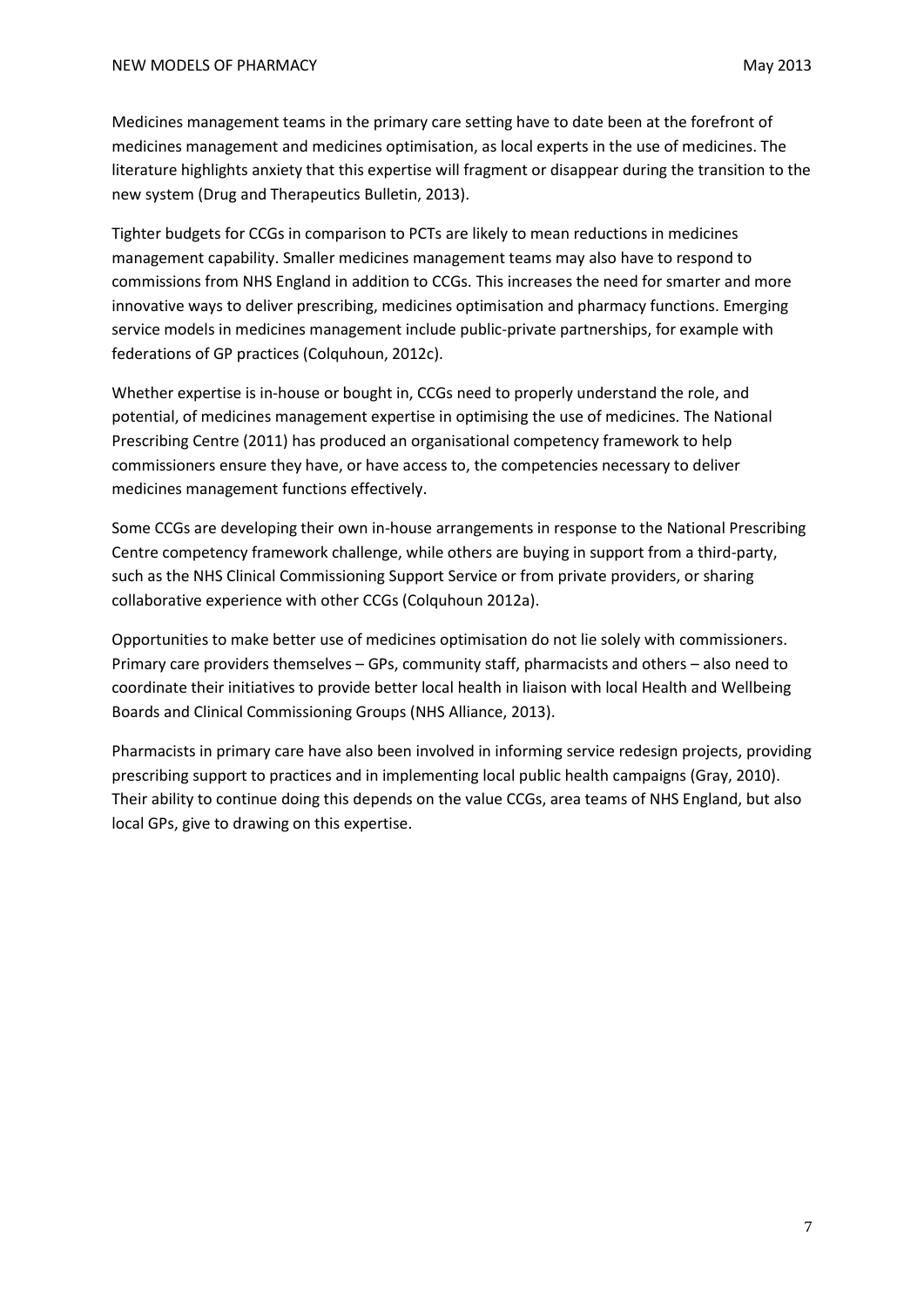#### **Key roles in the new health and social care system**

**NHS England:** Will commission the national Community Pharmacy Contractual Framework (CPCF), and its 27 geographically based 'area teams' will take on direct commissioning responsibility for local primary care, including pharmacy services.

**Local authorities:** Will play a bigger role in commissioning public health services and conduct the Pharmaceutical Needs Assessment, which will inform the commissioning of community pharmacy by NHS England as well as local public health commissioning.

**Clinical commissioning groups (CCGs):** Will commission the majority of NHS services in their locality and this may include commissioning minor ailments, palliative care and other health services through community pharmacy.

**Health and Wellbeing Boards (HWBs):** Responsible for encouraging integration between commissioners of services across health, social care, public health and children's services.

**Public Health England:** Will influence the development of the community pharmacy contractual framework through NHS England.

**Twelve clinical senates:** Will work with CCGs, HWBs and NHS England to make health care decisions for the populations they represent.

**Local professional networks:** Will secure clinical involvement in day to day operational and strategic commissioning processes undertaken by NHS England.

**Healthwatch England (HE):** Established in October 2012 as the independent consumer champion for health and social care. Local Healthwatch organisations began work in April 2013, covering every local authority area and with a remit to learn from patients' experiences of local care to shape local services.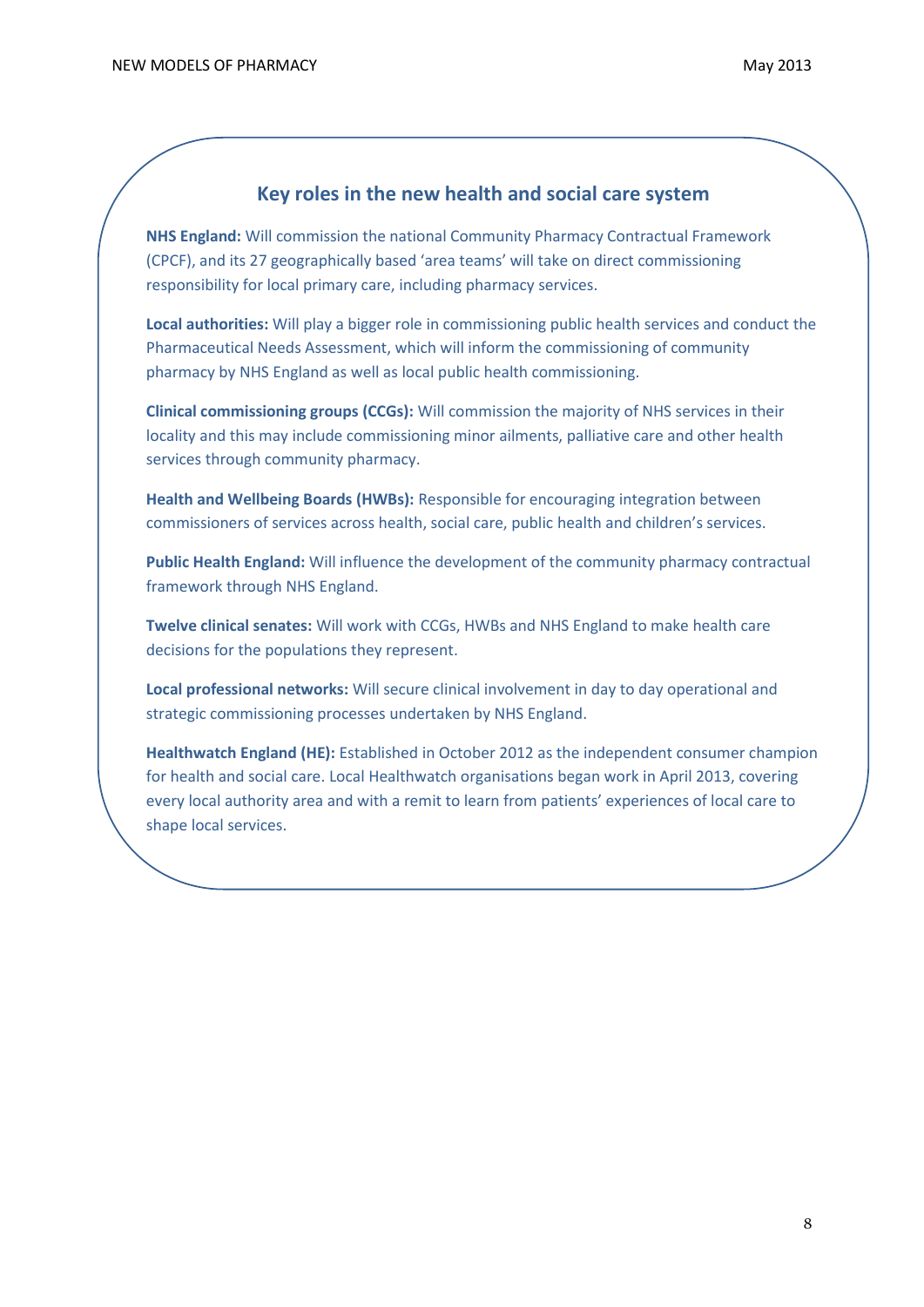## THE FINANCIAL CONTEXT

Pharmacy services are heavily dependent on NHS income. Hospital pharmacy services will be subject to the constraints of NHS hospital revenue (with the exception of those in the private and independent sector). Today's community pharmacy is considered to be an NHS business, entirely dependent for survival on NHS income, which accounts for more than 85% of turnover for the average pharmacy (Sharpe, 2013).

The NHS is in a period of austerity. A challenge has been set for the NHS to deliver up to £20 billion of efficiency savings by 2014/15 to invest in meeting demand and improving quality (Department of Health, 2011). There is an increased urgency on the NHS to deliver the 'QIPP challenge'.

The Nuffield Trust has estimated that unless health funding can increase beyond inflation, the NHS is set to face a funding gap by 2021/2 of between £44 and £54 billion (Roberts et al, 2012). Achieving productivity improvements through QIPP by around 4% a year to 2014/15 would reduce the potential shortfall by around 36%.

It is an intimidating, unprecedented challenge; but there are opportunities for pharmacy to play a key role in addressing the shortfall. The Nuffield Trust observes that managing demand, particularly among people with long-term chronic conditions, will be critical. Pay restraint is likely to contribute around 40% of the required QIPP savings by 2014/15. The scale of the productivity challenge facing the NHS after 2015 is increased by the very different outlook for pay across the NHS workforce.

## **Key facts**

NHS England has a budget of £95.6 billion for 2013/14. It has allocated £65.6 billion to local health economy commissioners: that is, CCGs and local authorities (NHS England, NHS allocations for 2013/14). This represents 2.6% growth compared to 2012/13 baselines – a real term increase of 0.6%.

The resources for local commissioners comprise three elements: an allocation to CCGs to cover the local services they will commission; the running costs allocated to CCGs; and an allocation to local authorities to fund services that benefit both health and social care.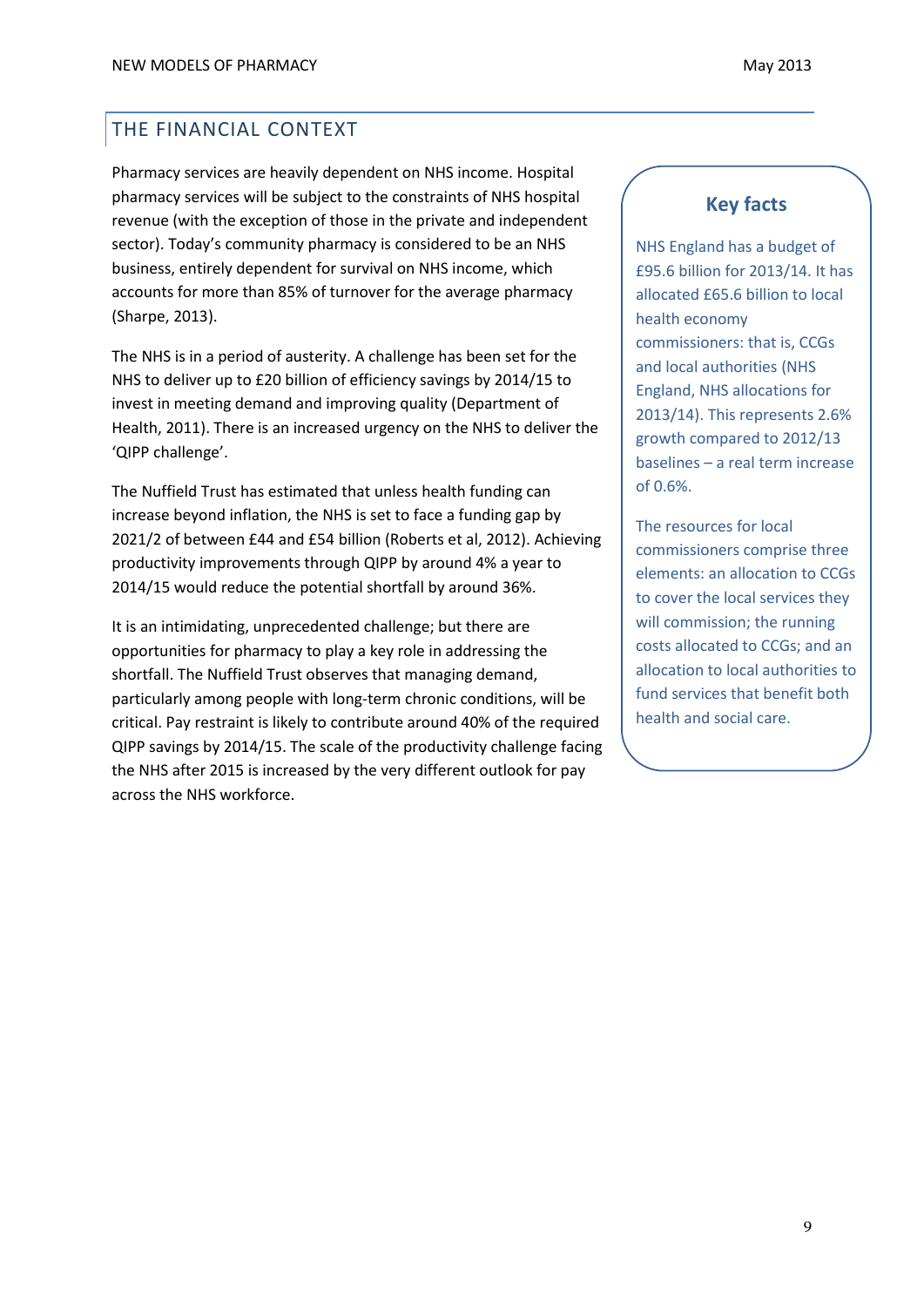## EMPHASIS ON QUALITY

A critical element of the current context is the emphasis placed on quality and safety. An overhaul of the health and care system is planned in response to the Francis Inquiry into failings at Mid Staffordshire NHS Foundation Trust. This includes a drive to instil a culture of compassion, and an end to 'the distorting impact' of targets and box ticking (Department of Health, 2013).

Ofsted-style ratings for hospitals and care homes will be introduced, together with a Chief Inspector of hospitals. A statutory duty of candour will be placed on organisations that are registered with the Care Quality Commission. The basic values of dignity and respect will be central to care training, and a pilot programme will see nurses working for up to a year as a healthcare assistant as a prerequisite for receiving funding for their degree.

Pharmacists already play a profoundly important role in enhancing safety by spotting prescribing errors and supporting the safe administration and use of medicines. There are opportunities within the current context to articulate how pharmacy can contribute on a wider quality platform.

The NHS is moving to a system where quality and outcomes drive everything. The NHS Outcomes Framework aims to act as a catalyst for driving quality improvements and outcome measurement throughout the NHS.

Indicators in the NHS Outcomes Framework for 2013/14 are grouped around five domains, each one focused on improving health and reducing health inequalities (Department of Health, 2012). The five domains derive from the three part definition of quality set by Lord Darzi (2008) as part of the NHS Next Stage Review (effectiveness, patient experience and safety).

A number of the five domains play to the strengths of pharmacy and services that are being provided already or are at the vanguard. This is particularly true for the emphasis on preventing people from dying prematurely (domain 1), and enhancing the quality of life for people with long term conditions (domain 2).

For example, dementia and care of older people was a priority for the NHS for 2012/13, and included initiatives to reduce inappropriate antipsychotic prescribing for people with dementia, with a view to achieving a two-thirds reduction in the use of these medicines (Department of Health 2011). The emphasis for 2013/14 has expanded to incorporate the diagnosis rate for people with dementia (Department of Health, 2012).

#### **NHS Outcomes Framework for 2013/14**

**Domain 1**: Preventing people from dying prematurely

**Domain 2**: Enhancing quality of life for people with long term conditions

**Domain 3**: Helping people to recover form episodes of ill health or following injury

**Domain 4**: Ensuring that people have a positive experience of care

**Domain 5**: Treating/caring for people in a safe environment, and protecting them from avoidable harm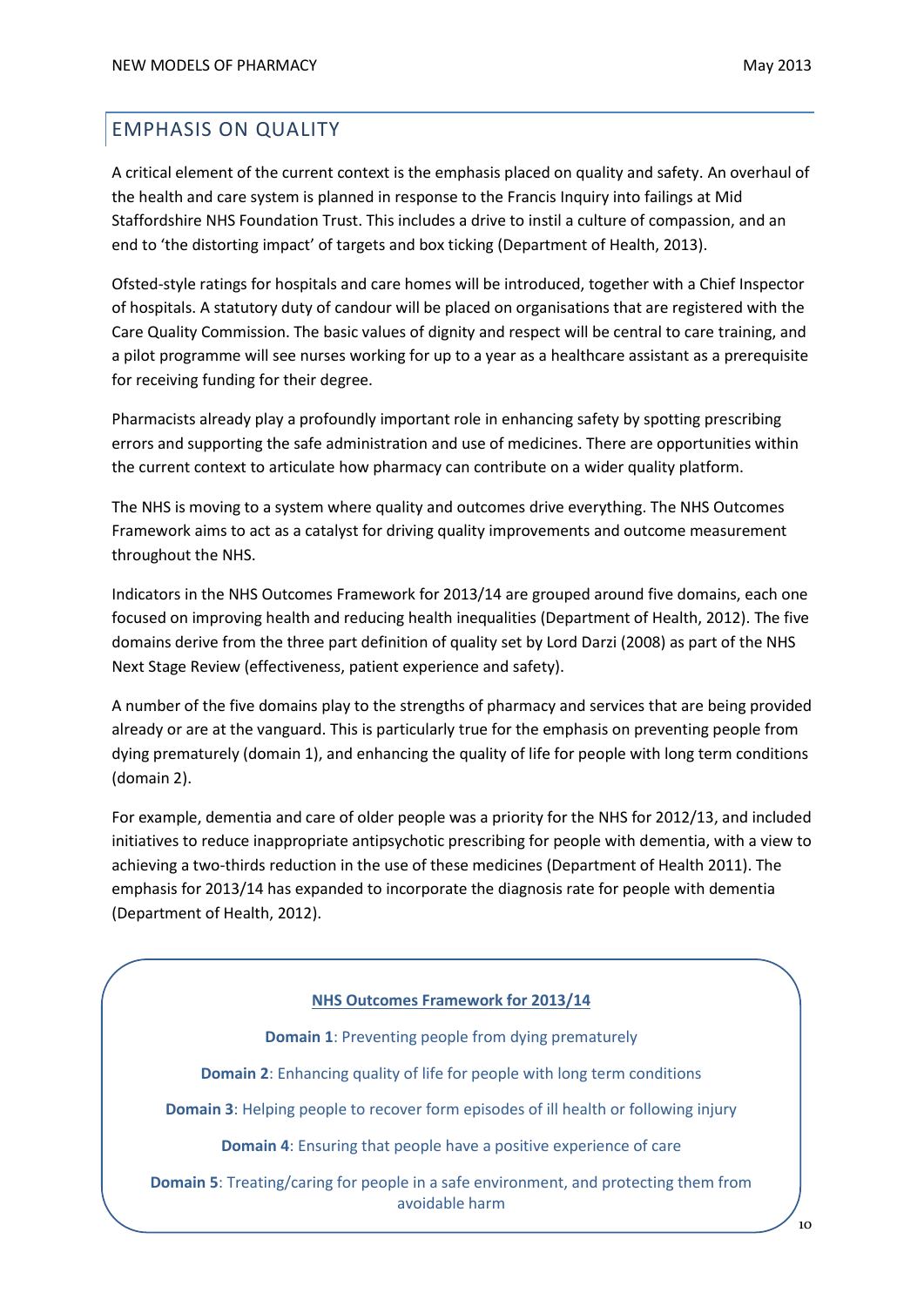#### PHARMACY SERVICES OVERVIEW

#### **Public Health**

Sexual heath/contraception Screening (e.g. Chlamydia, vascular disease) **Healthy Living Advice** Immunisation/vaccinations (e.g. Flu) **Allergy testing** Smoking cessation Weight management Supervised administration of methadone **NHS Life Checks** Needle exchange

#### Pharmacy services

#### **Medicines Optimisation**

Medicines management Supporting patients with adherence **Medicine Use Reviews (MURs) New Medicines Service (NMS)** Long Term Conditions support Supporting care homes and home carers Preventing medication errors **Domiciliary Care Services Medication audits** End-of-life care

## Leadership/skill set development

Consultant pharmacists Pharmacists with special interest Independent/supplementary prescribing Pathway development that supports integrated care

#### **Access to Medicines**

Supply and dispensing Supplementary /independent prescribing 100 hour pharmacies

Out of hours medicines advice NHS treatment for minor ailments Advice on self-care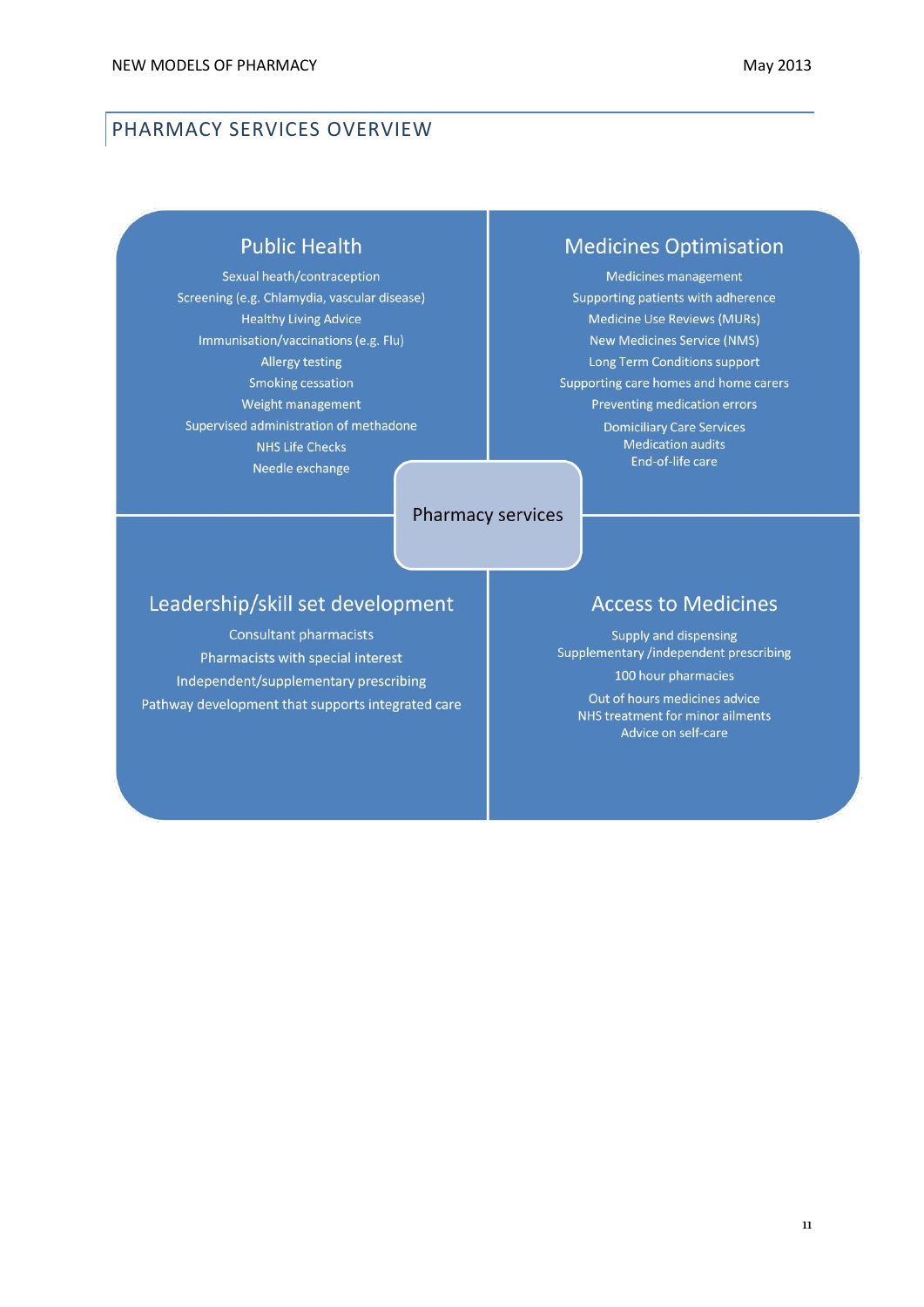## ACCESS TO MEDICINES

Community pharmacists still spend the majority of their time in activities associated with dispensing prescriptions, and their dispensing workload has increased (Hassell et al, 2011). The introduction of e-prescription services is designed to speed up dispensing for patients and pharmacists, and the second release of the e-prescription services has the potential to improve the management of growing dispensing workloads (Harvey and Avery et al, 2011).

Convenient access is the most commonly cited strength of community pharmacy. The growth in 100 hour pharmacies has extended access further still.

The UK is thought to have the most extended non-medical prescribing rights in the world, the benefits of which include increasing the speed and convenience of access to medicines and allowing prescribers, such as pharmacist, to make more effective use of their knowledge and skills (Carey and Stenner, 2011).

Automated drug dispensing systems in hospitals have delivered cost savings, reduced dispensing times and released pharmacists to integrate into ward-based teams (Taheri, 2012). Examples include robotic dispensing and automated drug cabinets, with webcams enabling pharmacists to check prescriptions remotely. Other advances include using webcams and electronic medical charts to provide remote medicines dispensing, patient counselling, refill authorisations and medication assistance referral services (Lam and Rose, 2009). Such technologies could also benefit community pharmacists, by enabling them to delegate more dispensing activities to support staff.

#### **Key facts**

99% of the population can get to a pharmacy within 20 minutes by car and 96% by walking/public transport (Department of Health, 2008).

Community pharmacists in England dispensed 885 million prescriptions in 2011-12, compared to 81.9 million items dispensed in general practices (Health and Social Care Information Centre, 2012).

One out of hours organisation found that medicines requests were the second largest reason for seeking primary care outside of normal hours (Hilkins, 2008).

Almost 2,000 pharmacists in the UK are reported to have qualified as independent and/or supplementary prescribers (Carey and Stenner, 2011).

The literature shows that pharmacists are also making a significant contribution to end-of-life care, for example, through developing guidelines on pain management and supporting other professionals in the safe use of, for example syringe drivers (Department of Health, 2008).

The repeat dispensing scheme is enabling community pharmacists to dispense regular medicines to suitable patients, according to an agreed protocol, without the direct involvement of the GP surgery on each occasion a repeat medicine is required (National Prescribing Centre, 2008). There have been calls to give pharmacists access to patient care records to enable them to manage repeat dispensing fully (Pharmacy Voice, 2012a).

There are examples of community pharmacy providing a shared central pharmacy resource for clusters of GP research practices, including managing drug accountability for the practices and being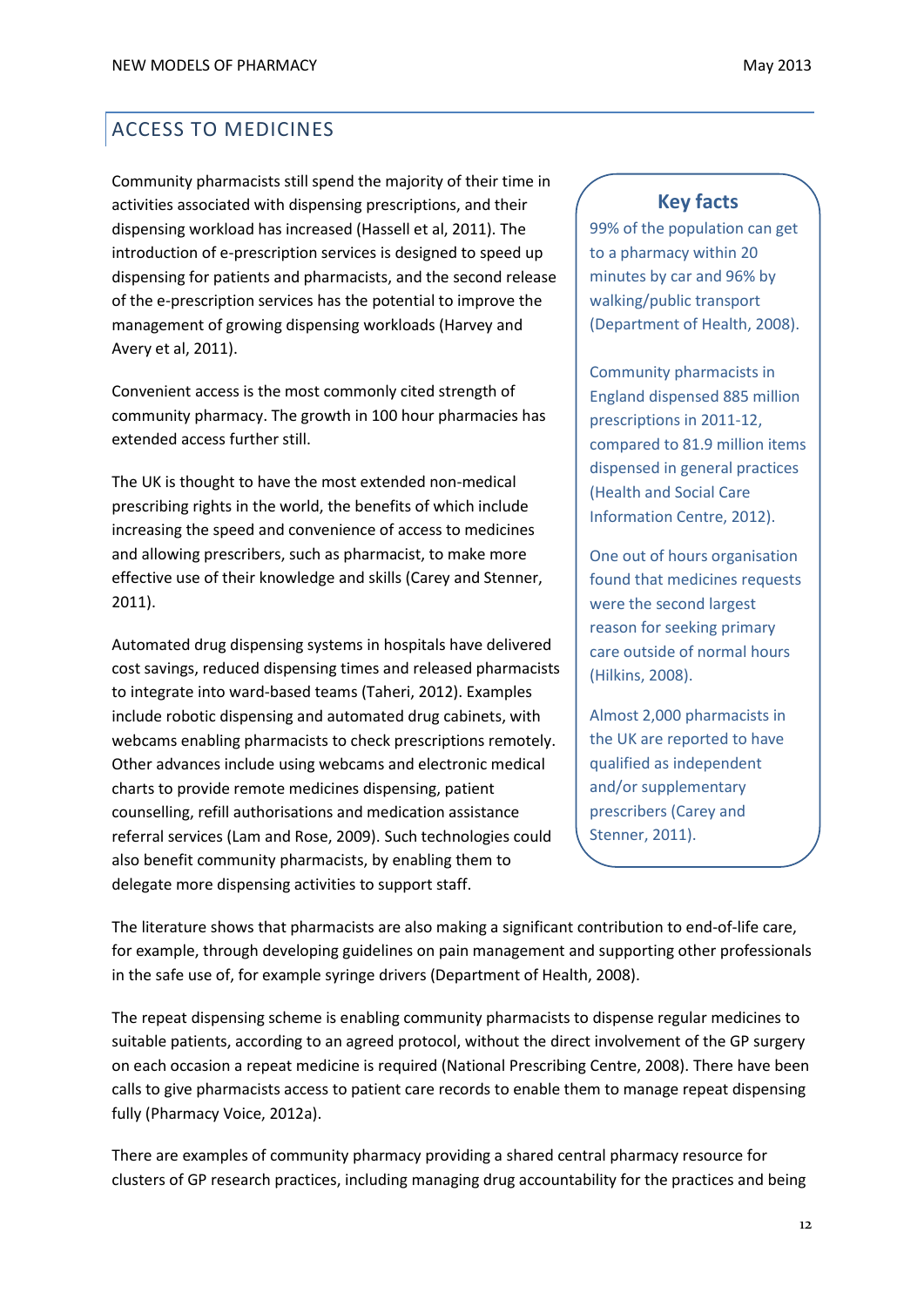responsible for the receipt, storage and dispensing of unlicensed investigational medicines (Roe et al, 2011). Community pharmacies in the North West have been collaborating with primary and secondary care, industry and academia, to participate in a phase III clinical trial (NHS North West, 2012).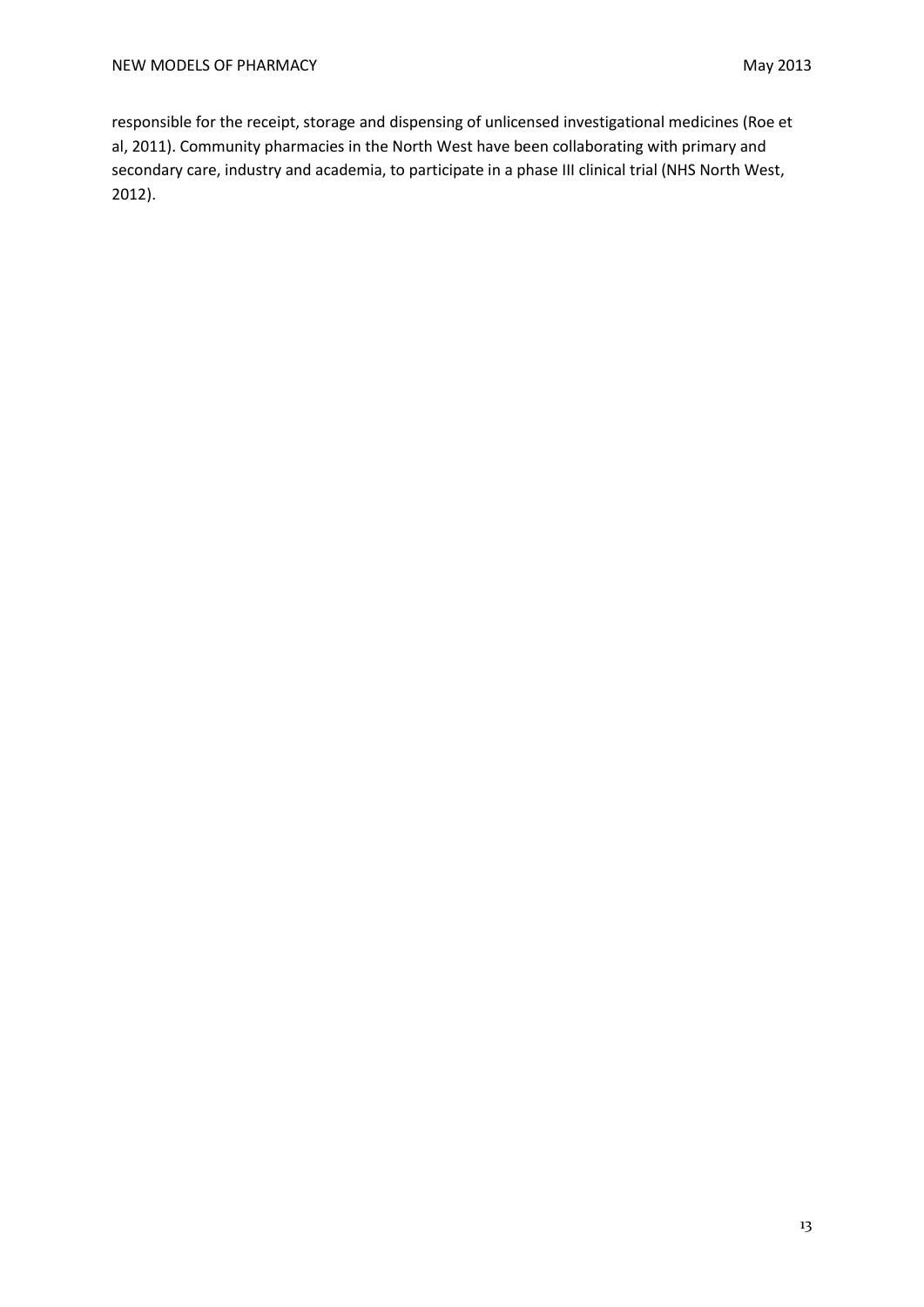## MEDICINES OPTIMISATION

There is a growing body of evidence in the UK and internationally that medicines use is suboptimal at different points of patients' pathways. The emphasis has shifted from medicines management to medicines optimisation – maximising the value of medicines for the patient, and for the wider NHS. Its marks a shift in focus from processes and systems, to patients and their outcomes (Royal Pharmaceutical Society, 2013).

Studies in the UK and internationally demonstrate a number of benefits to medicines optimisation, including improving patient care and medicines safety (Vinks et al, 2009; Black and Glaves, 2011), and avoiding the use of other healthcare resources, such as hospital visits (Ross and Bloodworth, 2012)

Medicines optimisation has been found to be best when health and social care work together (Black and Glaves, 2011). The urgency to the QIPP challenge reinforces the importance of medicines optimisation.

## Reducing waste

Medicines optimisation can help to reduce the amount of medicine that is wasted and then destroyed. University Hospitals of Leicester NHS Trust, for example, has been using pharmacy medicines management assistants to visit wards regularly and empty medicines placed in a 'return to pharmacy' bin. They sort out waste medicines against agreed criteria and eligible medicines are reused, with forecast savings of £450,000. This example has been evaluated by NICE as meeting the QIPP criteria of savings, quality, evidence and implementation (NHS Evidence, 2011).

#### Preventing errors

Pharmacists regularly intercept prescribing errors as part of their routine practice in hospitals (Avery and Barber et al, 2012), community settings (Pharmacy Voice, 2012a), and primary care (Avery and Rodgers et al, 2012).

Techniques used by pharmacists to correct medication errors include reviewing patients' records, discussing actions with doctors and inviting patients for reviews (Avery and Rodgers et al, 2012).

#### **Key facts**

The prescription of medicines is one of the most common health interventions, yet studies suggest that between 30% and 50% of prescribed medicines are not taken as recommended (Pharmaceutical Services Negotiating Committee and NHS Employers, 2011).

Pharmacists help to resolve 43,800 incidents that could potentially result in patient harm (Pharmacy Voice, 2012a).

Over 2.2 million Medicines Use Reviews (MURs) were conducted in England during 2011-2012 (Pharmaceutical Services Negotiating Committee, 2013).

Other advances include the New Medicine Services (NMS) for patients starting medicines for long term conditions.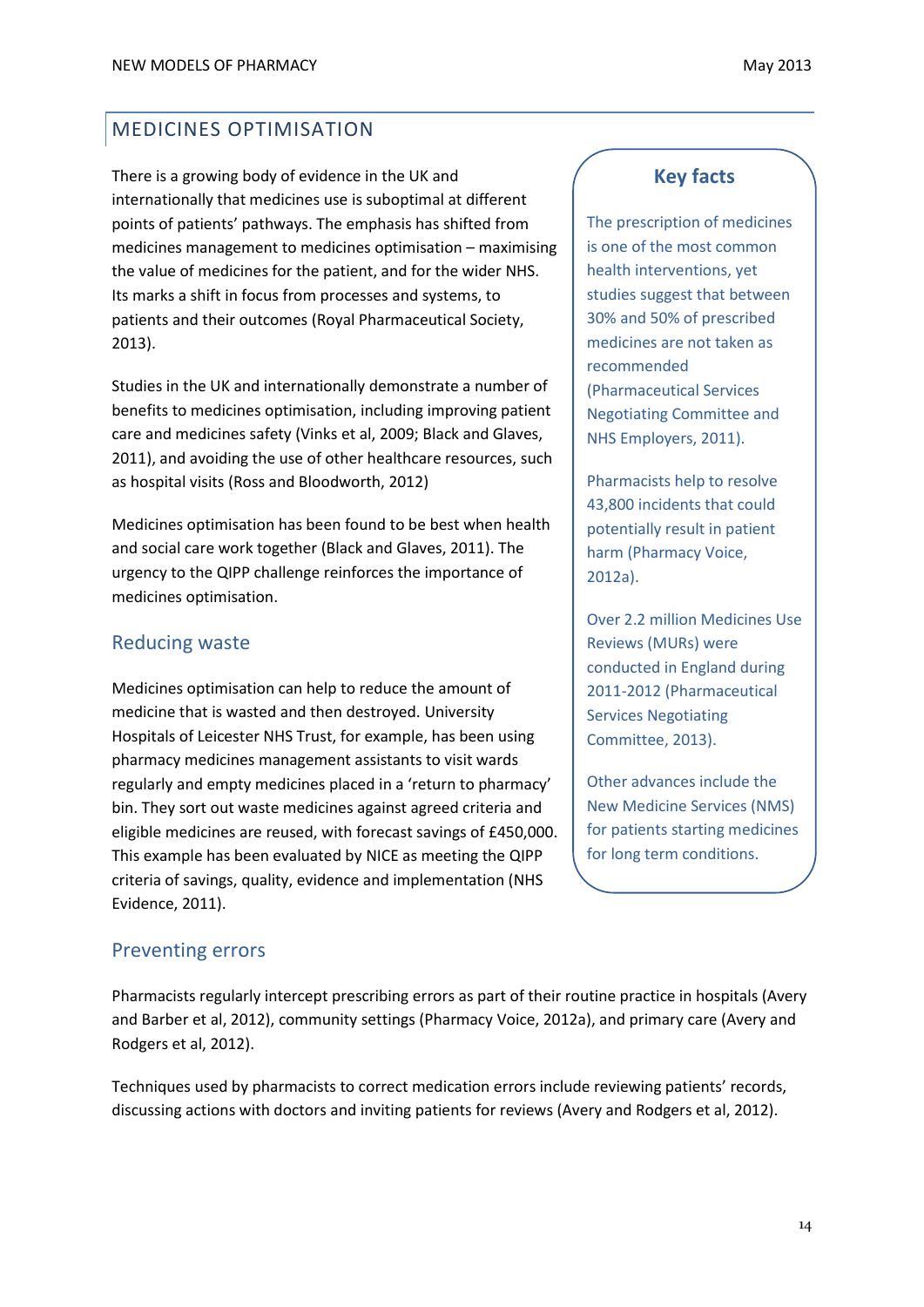## Transfer of information

The transfer of information about medicines is another area where progress has been made to support the effective use of medicines. Achievements here include improving the quality of discharge communications when patients move between care providers, improved communications about medicines with patients, as well as between care homes and hospitals and primary care, and a renewed focus on medicines reconciliation on admission to hospital (Picton 2012; Royal Pharmaceutical Society, 2012a&b).

#### Medicines use reviews

The Medicines Use Review (MUR) service was introduced in April 2005 as the first advanced service for community pharmacy. MURs aim to improve patient knowledge, adherence and use of their medicines. National target patient groups (respiratory, high risk medicine and post-discharge) were introduced to ensure that at least 50% of MURs are provided to those who will benefit most (Pharmaceutical Services Negotiating Committee and NHS Employers, 2012).

Pharmacists believe MURs enhance their relationship with patients, although there is some concern that they can impact negatively on those waiting for a prescription (Urban et al, 2008). The first national audit found that most patients (93%) are likely to follow advice about medicines given as part of a MUR (The Pharmaceutical Journal, 2010).

A pilot using community pharmacists to provide enhanced pain-related MURs showed the value of pharmacists serving in an extended role, in identifying and supporting people with both acute and chronic pain. Over the course of eight weeks, ten pharmacies successfully identified and referred 42 people to their GPs to address side effects or inadequate pain control (Gill et al, 2013).

#### Support to community and primary care

Pharmacists, here and internationally, are also playing an important role in supporting intermediate care patients with complex medicine regimes (Mitchell et al, 2011), as well as in assisting in domiciliary or homecare services (Green et al, 2008; Martin and Street, 2010; Wang, 2008; Scrimshaw, 2008).

There are calls to embed medicines optimisation within general practice through the employment or attachment of medicines optimisation pharmacists (NHS Alliance, 2013). Hertfordshire introduced a model a few years' ago whereby a team of practice-based clinical pharmacists were recruited to work with GPs to manage the drugs bill. Each practice has its own pharmaceutical adviser (PA) who advises and supports around ten practices. This model is credited with engaging clinicians to review their prescribing practice and make changes where needed, with each pharmacist regarded as a trusted and respected member of the practice team (Gray, 2010).

A range of developments have been called for in support of the further expansion of medicines optimisation activity. This includes referring patients to a community pharmacy for medication planning before starting any treatment (Soni, 2011), and strengthening the transfer of medicines information, for example, by providing all community pharmacists with NHS.net website addresses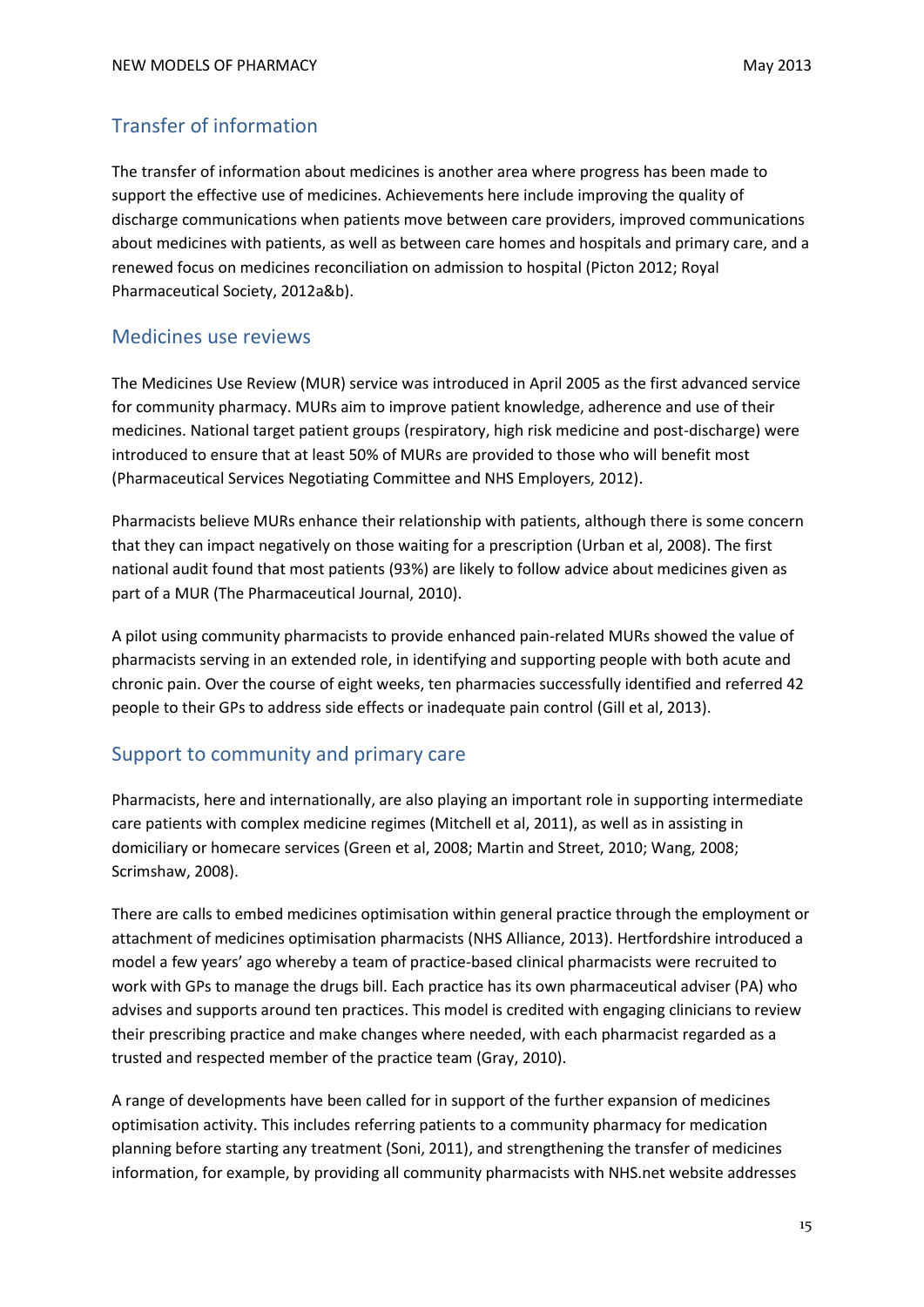to enable secure communications between secondary and primary care (Royal Pharmaceutical Society, 2012b).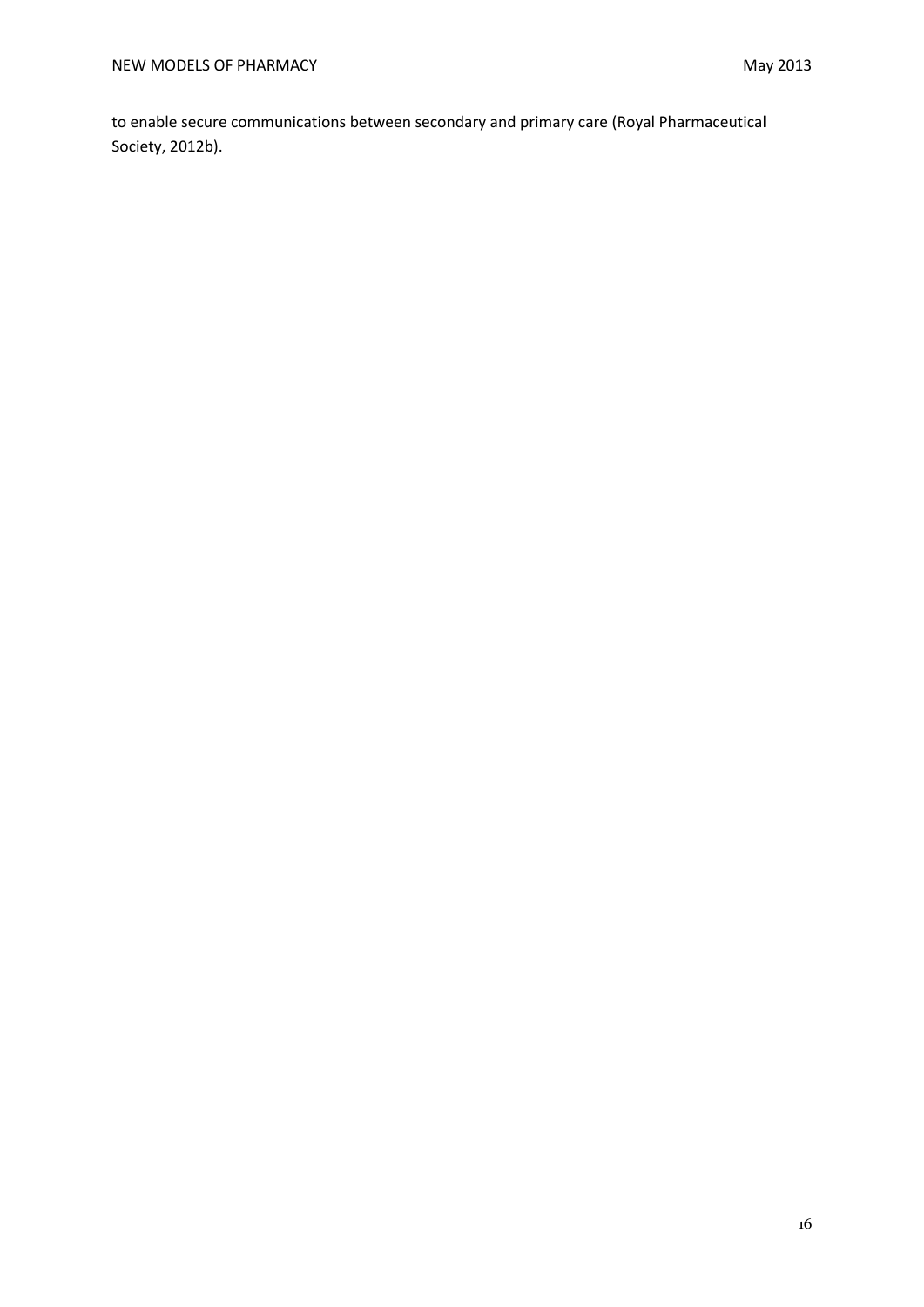## PUBLIC HEALTH

The literature highlights that the potential of community pharmacy in contributing to public health has been undervalued. This is despite the White Paper, *Healthy Lives, Healthy People* (HM Government, 2010) recognises to the potential to use pharmacy teams more effectively to improve health and wellbeing and reduce inequalities. Public Health England will influence the development of the community pharmacy contractual framework through NHS England.

One service development that has demonstrated an impact is the Healthy Living Pharmacy (HLP). HLPs are attributed with having a real impact on health promotion, offering a range of services that can include smoking cessation, weight management, emergency hormonal contraception and advice on alcohol (HM Government, 2010). As of April 2013, there were 478 HLPs across 28 part of England. The pathfinder programme evaluation found improvements in the majority of services evaluated, including improved quality outcomes, and positive feedback from the public – 98% said they would recommend the service to others (Evans et al, 2013).

Sainsbury's plans to roll out its Healthy Living Plan – a three-month service focused on heart disease, diabetes and weight management – to all of its 277 UK pharmacies during 2013, having evaluated a year long experiment into the impact that pharmacists can have in this area (2020health, 2013).

Pharmacists are also undertaking NHS Health Checks, for example, for vascular disease, men's health, blood pressure, blood glucose monitoring, body mass index assessment (Department of Health, 2008).

#### **Key facts**

The average pharmacy consultation costs £17.75 compared to an average of £32 for a GP consultation (The Bow Group, 2010).

Pharmacists are providing a wide range of public health services, including smoking cessation, NHS health checks, sexual health (e.g. contraception and Chlamydia screening), and weight management.

The most commonly commissioned local enhanced services by PCTs in 2011-12 were Stop Smoking (19%), Supervised Administration (19%), Minor Ailment Scheme (12%) and Patient Group Direction (12%), (Health and Social Care Information Centre, 2012).

There is a growing international trend towards the delivery of cognitive pharmaceutical services in community pharmacy to improve patient health (Roberts et al, 2006 and 2008).

The commissioning of enhanced pharmacy services to improve public health is reported to be variable. For example, less than one in five community pharmacies are commissioned to provide smoking cessation services (Robinson, 2013). Sustained efforts to improve relationships between GPs and pharmacists are recommended and for pharmacists to be represented within local CCGs and Health and Wellbeing Boards (The Bow Group, 2010). There is a theme in the literature around taking steps to exploit the potential of community pharmacy as a supplier of public health services.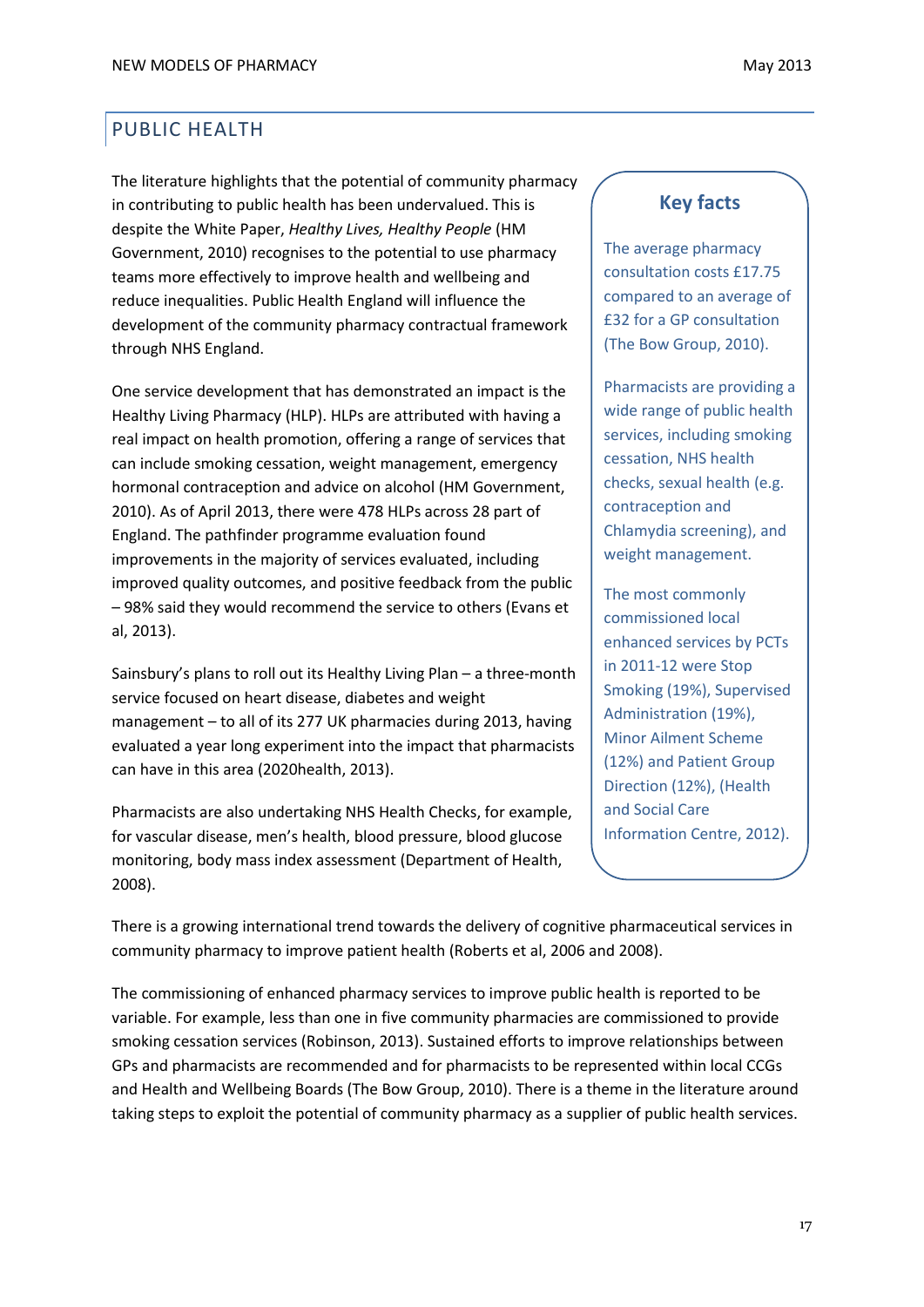## LEADERSHIP AND SKILLSET

The emphasis on providing services and not just dispensing paves the way for an expansion in pharmacy roles. Using clinical skills in pharmacy practice is becoming increasingly important. For example, community pharmacies have been found to play an important role in the early detection of cancer (NHS North West, 2013).

Already there are pharmacist prescribers, consultant pharmacists and pharmacists with a special interest (for example, in cardiac medicines). These have been supported by developments in pharmacy support roles (notably accredited technicians who can undertake the final check of prescriptions, thereby freeing up pharmacists to deliver clinical services). Compulsory registration of pharmacy technicians (since July 2011) may create opportunities for pharmacists to delegate more tasks to technicians, who will need to have met consistent standards of training (Turner, 2011).

In hospitals, there are consultant pharmacist posts in antimicrobials, older people, HIV, patient safety and intensive care. The bias of posts to the hospital sector reflects more structured career pathways, enabling pharmacists to develop expertise within a particular clinical domain (Mason et al, 2010).

The new NHS landscape demands closer and more consistent collaboration between community pharmacists and GPs than ever before. A recurring theme from the literature is a sense from pharmacists that GPs do not fully understand or value what pharmacy services can offer. This creates challenges in securing the input of pharmacists in commissioning discussions.

#### **Key facts**

There are over 70,000 regulated pharmacists, pharmacy technicians and pharmacy premises in England, Scotland and Wales (General Pharmaceutical Council, 2013).

7,882 pharmacists are currently in post as providers of NHS services in England – in NHS hospitals, mental health trusts, community health trusts and former PCT provider arm activity etc. (NHS Pharmacy Education and Development Committee, 2012).

There are 1,159 pharmacists working in primary care (NHS Pharmacy Education and Development Committee, 2012).

Studies have identified benefits for patients where pharmacists are integrated into core healthcare teams, as well as gains in raising awareness amongst other health professionals of the role of pharmacists (Makowsky et al, 2009).

New models by which pharmacists advise GPs are reported (Colquhoun, 2012a). The single prescribing competency framework published by The National Prescribing Centre (2012) will support collaboration by recognising that a common set of competencies underpin prescribing regardless of professional silo.

The 2008 White Paper set out a vision for health community clinical pharmacy teams – virtual teams that build clinical networks to provide an infrastructure for hospital and community pharmacists, primary care pharmacists, pharmacy technicians and potentially other healthcare professions to oversee medicines usage and effectiveness (Department of Health, 2008). Further expansion around leadership and skillset might involve taking a more strategic approach to the development of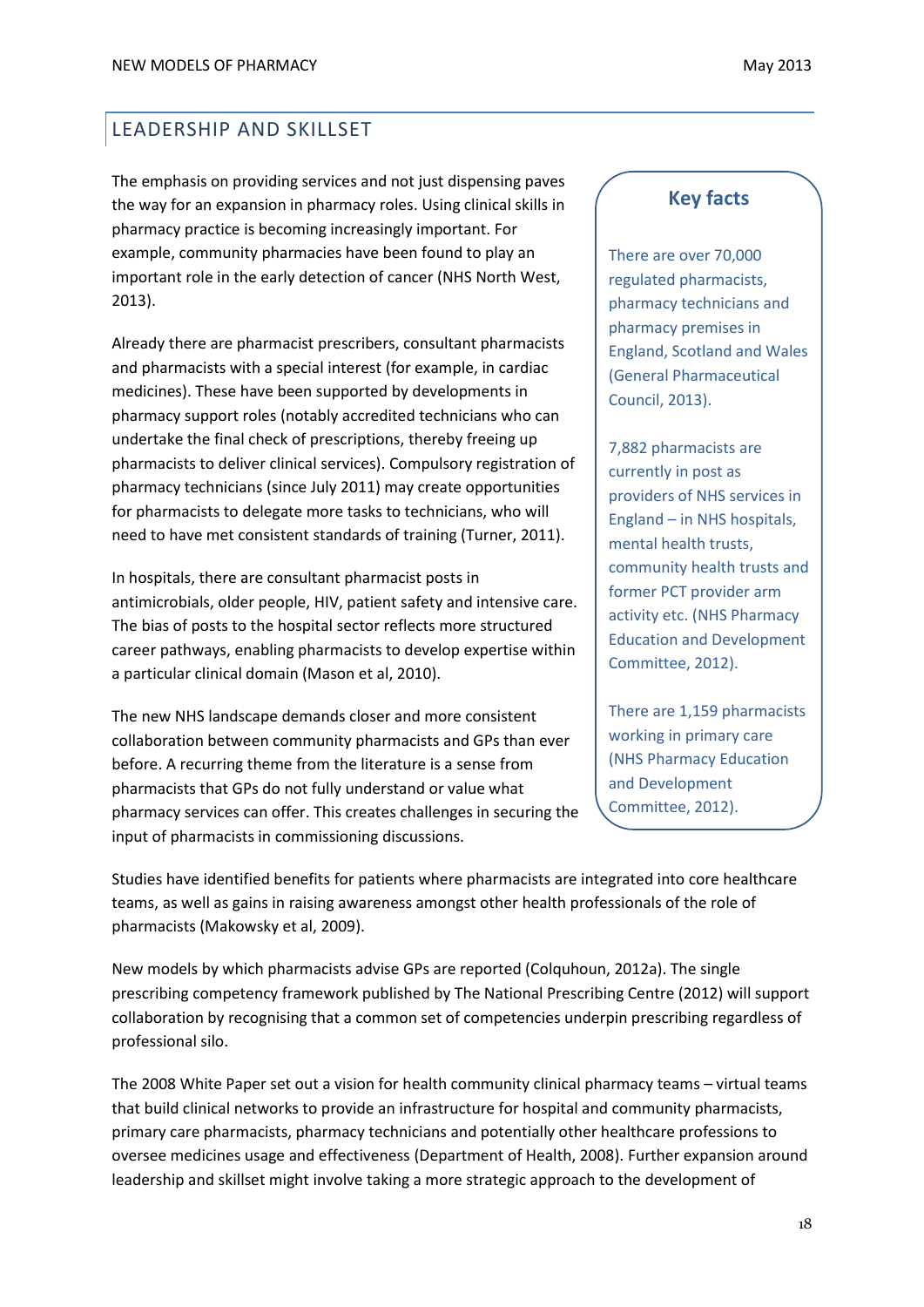consultant pharmacist and pharmacist with a special interest roles to the benefit of the NHS – for example, by planning for consultants pharmacists in long term conditions, such as diabetes, that create greatest burden on the NHS (Mason et al, 2010). Others make the case for developing primary care consultant posts to support GPs and other practitioners in areas such as older people or diabetes, where optimal medicines management is crucial to supporting patient in the community (Mason et al, 2010).

Pharmacists can also exploit the potential to broaden their skillset in the new NHS landscape, drawing on knowledge of medicines and how to maximise their cost-effectiveness, general management skills, knowledge of the health service and local understanding, as well as skills in counselling, influencing and securing behaviour change (Colquhoun, 2012).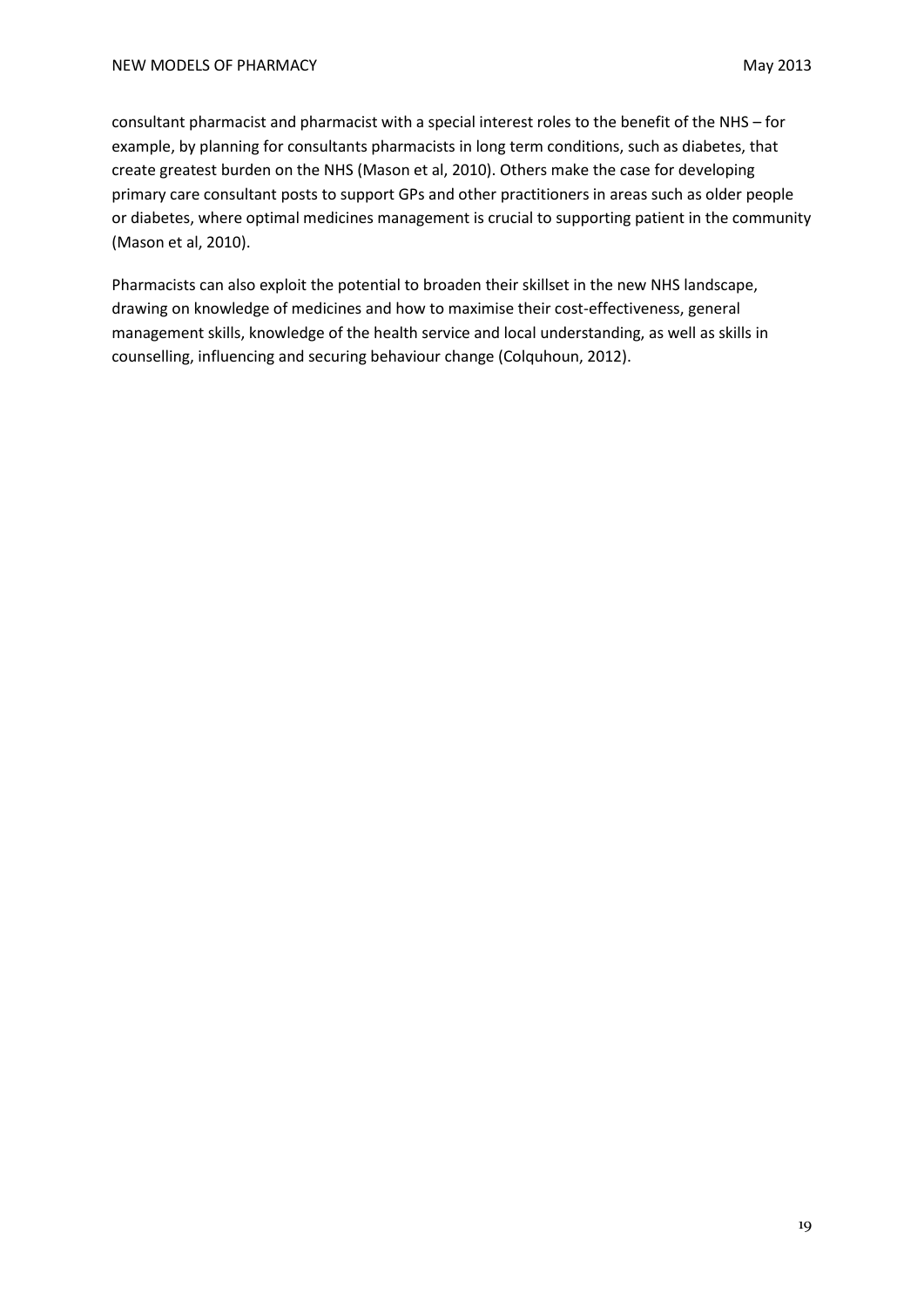## CONSIDERATIONS FOR THE FUTURE

#### New ways of working

Despite the innovations in service provision and expanding roles, the model of community pharmacy has remained largely unchanged. It is considered by some to be at tipping point, particularly for independent pharmacists (A.T.Kearney, 2012).

A variety of different models has been suggested, and there is a theme around adopting cooperative or networking arrangements to bring efficiencies from economies of scale. A move away from single-handed practice and towards 'superpharmacies' or 'hub and spoke' models has also been suggested (Pruce, 2010).

Opportunities exist for greater cross-fertilisation between hospital pharmacy, community pharmacy and pharmacy in primary care.

#### Innovation dissemination

A renewed urgency has been given to the QIPP programme (Department of Health 2010). Consecutive operating frameworks for the NHS have envisaged the recycling of some efficiency savings back into the NHS, which should allow for investment in new innovations. Pharmacy innovations in hospitals have been shown to deliver efficiency savings. The potential of innovation in community pharmacy has not yet been exploited.

*'Many pharmacists are embracing the change and seeing it as a great opportunity to use their skills, grow their business, and become more meaningful contributors to the nation's health. The professions should now build on the momentum created by these early adopters.'*

(A.T.Kearney, 2012)

*'With future funding of the NHS likely to be at a standstill, proving that a service is clinically effective and cost-effective could be crucial to its survival.'*

(Connelly, 2010)

The literature highlights multiple examples of innovative and progressive practice in pharmacy services. There would appear to be a challenge in mainstreaming good practice. Partly this reflects variations in local commissioning arrangements, but it also highlights issues around change management and dissemination of innovative approaches. Hurst and Williams (2012) found that the rate of diffusion of new, cost-effective technologies can be slow even when they appear affordable.

#### Measuring outcomes

A recurring theme from the literature is around better understanding the impact of enhanced services and innovations in pharmacy, particularly community pharmacy, in terms of safety, patient experience and clinical outcomes.

There have been calls for community pharmacy to develop quality indicators and assurance framework, which enable the outputs of pharmacy services to be incorporated into the national datasets of the three outcomes frameworks: NHS, public health, and adult social care (Pharmacy Voice, 2012b).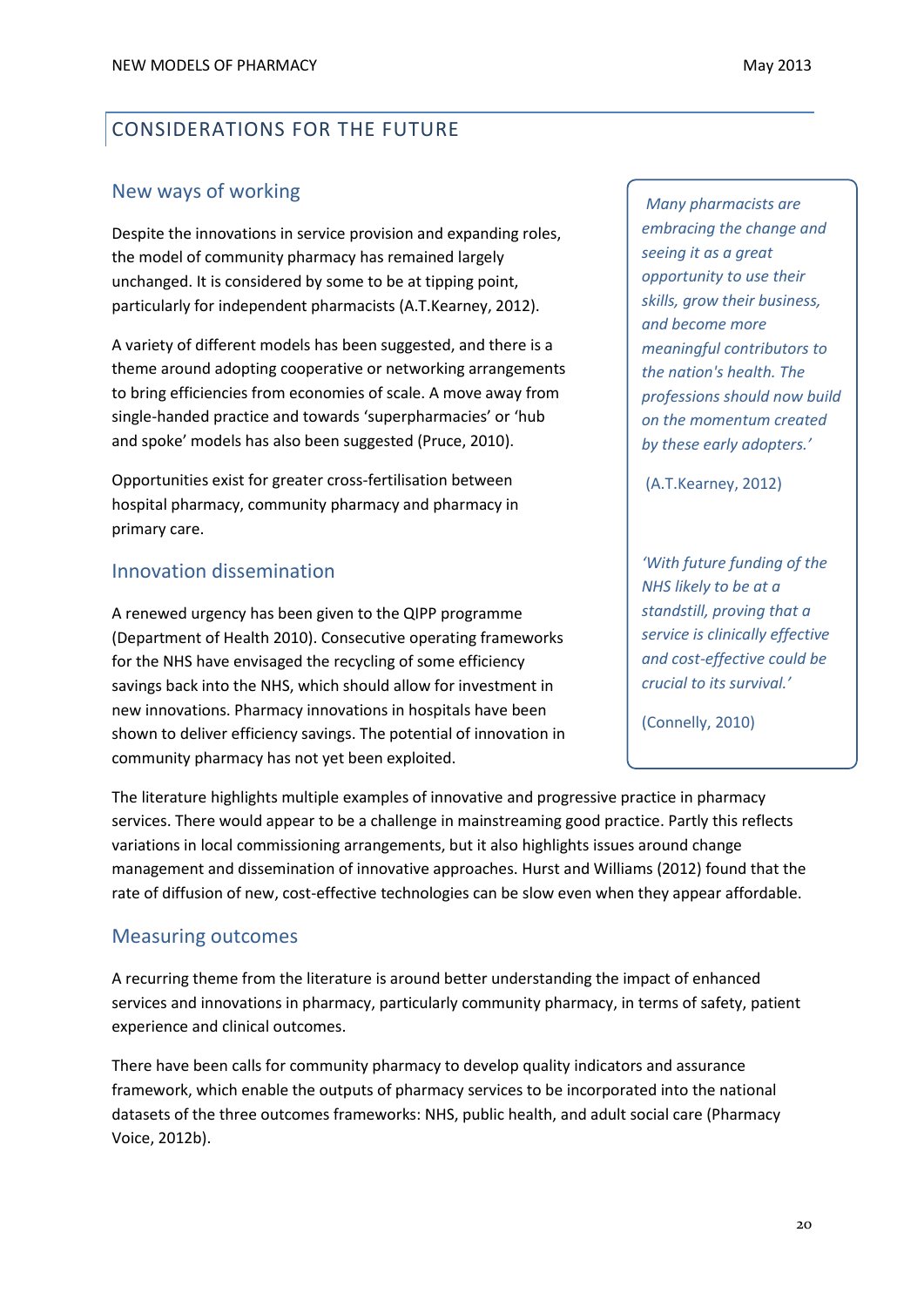Demonstrating outcomes from interventions will also be necessary to persuade commissioners to invest in pharmaceutical services and in demonstrating opportunities around QIPP (Connelly, 2010).

## Strengthening commissioning

A number of changes have been highlighted to strengthen the commissioning of pharmacy in the new system. These include a more coherent, strategic approach to commissioning community pharmacy, based on a solid understanding of the contribution of community pharmacies, and incentivising new models of delivery (Task Group Four, 2012).

Some of the literature makes the case for the Quality and Outcomes Framework (QOF), the incentive scheme for GP practices that rewards doctors based on the quality of care delivered to patients, to be extended to pharmacy (Carroll and Jones, 2010; The Bow Group, 2010). Others have called for a transition to rewarding pharmacy based on the quality of services delivered, rather than simply throughput (Pharmacy Voice, 2011).

Pharmacists will need to work with local commissioners to demonstrate how they can support patients in such areas as medicines optimisation and health promotion. CCGs will be represented on local quality surveillance groups, which will review thematic evidence from all healthcare providers, including pharmacy. Pharmacists may also cross paths with CCGs at Health and Wellbeing Boards, but the mechanisms by which pharmacists can systematically engage with CCGs are not yet clear.

### Connecting with consumers

Whilst the public has a high regard for pharmacy, there is some way to go to raise awareness of the range and benefits of pharmacy services (Department of Health, 2008). General exposure by the public to community pharmacy-based healthcare has been limited, and raising public expectations here has been identified as a priority (Gill et al, 2013).

Public expectations of pharmacy have not always kept pace with the pursuit of an expanded role for pharmacy. For example, some public support for pharmacists as prescribers has been found, however work is needed to address concerns from patients about clinical governance, the privacy of community pharmacies and physical space to provide the service (Hobson,

*'Community pharmacy is a customer-driven profession. If patients, and the public, do not like the service they receive they can take their custom elsewhere. However, the public can drive change only if they are aware of the services they can expect to receive.'* 

(Pruce, 2010)

Scott and Sutton, 2010). While the public show support for pharmacists helping them with medicines, they are less likely to use a service involving an appointment with the pharmacist. More people would be likely to use the pharmacy for treatment of minor illness than for advice on healthy lifestyle, diet or exercise (Blenkinsopp et al, 2007).

Consumer research suggests that take up of some pharmacy services is not anywhere near achieving its potential. For example, while only 6% of members of the public surveyed had consulted a pharmacist for tests for long-term conditions, 43% would consider doing this (Which? 2008). Another study found that only 1% of people surveyed had visited a pharmacy for out-of-hours care in the preceding year (Which? 2007).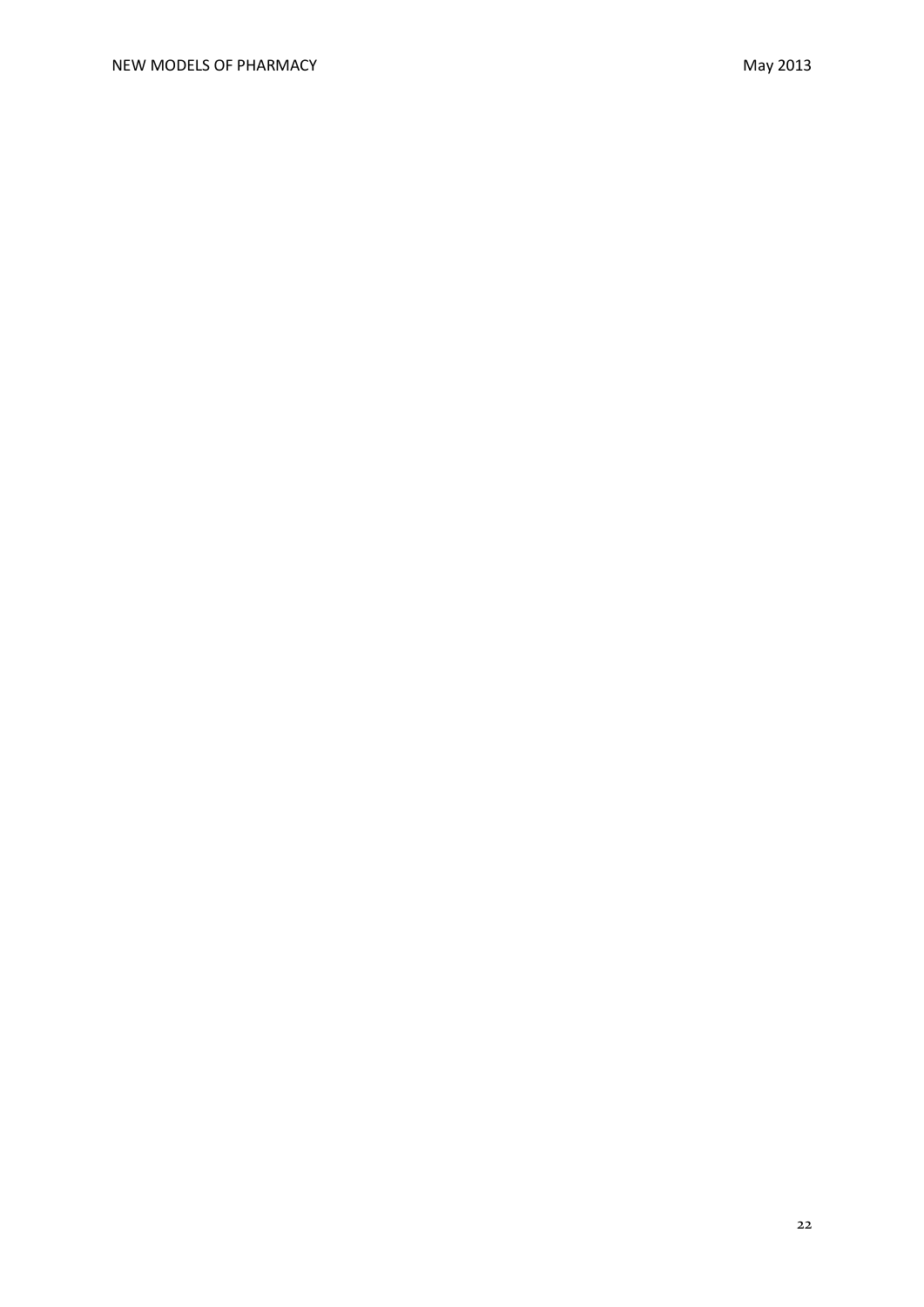## REFERENCES

A.T. Kearney (2012). *The future of community pharmacy in England.*

Avery A, Barber B, Ghalbe M, Franklin B, Armstrong S, Crowel S, Dhillon S, Freyer A, Howard R, Pezzolesi C, Serumaga B, Swanwick G, Talabi O (2012). *Investigating the prevalence and causes of prescribing errors in general practice: The PRACtICe Study (PRevalence And Causes of prescrIbing errors in general practiCe). A report for the GMC May 2012*. London: General Medical Council.

Avery AJ, Rodgers S, Cantrill JA, Armstrong S, Cresswell K, Eden M, Elliott RA, Howard R, Kendrick D, Morris CJ, Prescott RJ, Swanwick G, Franklin M, Putman K, Boyd M, Sheikh A (2012). 'A pharmacist-led information technology intervention for medication errors (PINCER): a multicentre, cluster randomised, controlled trial and cost-effectiveness analysis'. *The Lancet*, Volume 379, Issue 9823, 1310-1319, 7 April 2012. doi:10.1016/S0140-6736(11)61817-5.

Black M, Glaves G (2011). 'Integrated strategies will work best.' *The Pharmaceutical Journal* 2011;287:698.

Blenkinsopp A, Bond C, Celino G, Inch J, Gray N (2007). *National evaluation of the new community pharmacy contract*. London: Pharmacy Practice Research Trust.

Carey N, Stenner K, (2011). 'Does non-medical prescribing make a difference to patients?' *Nursing Times*, July 4, 107(26):14-16.

Central Office of Information (2008). *Community Pharmacy Use.* London: Department of Health.

Colquhoun A, (2012a). 'Will optimisation help save the NHS?' *The Pharmaceutical Journal* 2012;288:143.

Colquhoun A, (2012b). 'PCT to CCG – managing the transition'. *The Pharmaceutical Journal* 2012;288:417.

Colquhoun A, (2012c). 'How public-private partnerships bring benefits to NHS medicines management'. *The Pharmaceutical Journal* 2012;288:280.

Connelly D (2010). 'How do we measure patient outcomes?'. *The Pharmaceutical Journal*, Vol 284:283.

Darzi A, (2008). *High quality care for all: NHS next stage review*. London: Department of Health.

Department of Health (2013). *Putting patients first: government publishes response to Francis Report*.

[https://www.gov.uk/government/news/putting](https://www.gov.uk/government/news/putting-patients-first-government-publishes-response-to-francis-report)[patients-first-government-publishes-response](https://www.gov.uk/government/news/putting-patients-first-government-publishes-response-to-francis-report)[to-francis-report](https://www.gov.uk/government/news/putting-patients-first-government-publishes-response-to-francis-report)

Department of Health (2012). *The NHS Outcomes Framework 2013/14*. London: Department of Health.

Department of Health (2011). *The Operating Framework for the NHS in England 2012/13*. London: Department of Health.

Department of Health (2010) *Equity and excellence: liberating the NHS*. London: The Stationery Office.

Department of Health (2008). *Pharmacy in England: Building on strengths – delivering the future*. London: The Stationery Office. Johnson A, (2008). Speech by the Rt Hon Alan Johnson MP, Secretary of State for Health, 5 March 2008: NHS Confederation Primary Care Network. London: Department of Health.

[http://webarchive.nationalarchives.gov.uk/+/w](http://webarchive.nationalarchives.gov.uk/+/www.dh.gov.uk/en/MediaCentre/Speeches/Speecheslist/DH_083369) [ww.dh.gov.uk/en/MediaCentre/Speeches/Speec](http://webarchive.nationalarchives.gov.uk/+/www.dh.gov.uk/en/MediaCentre/Speeches/Speecheslist/DH_083369) [heslist/DH\\_083369](http://webarchive.nationalarchives.gov.uk/+/www.dh.gov.uk/en/MediaCentre/Speeches/Speecheslist/DH_083369) [accessed 14/04/13]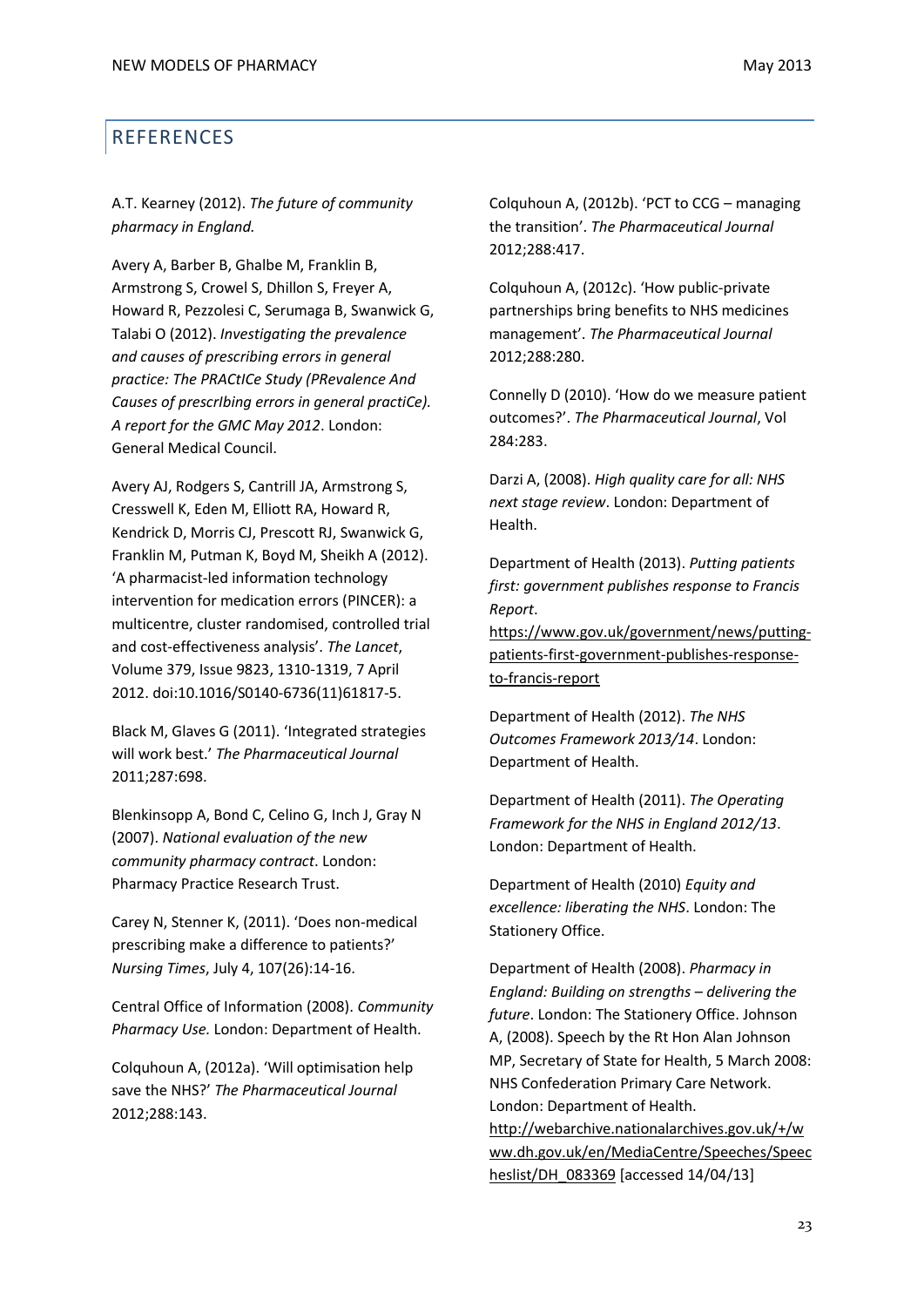Drug and Therapeutics Bulletin (2013). *Optimising medicines management?* 51:37 doi:10.1136/dtb.2013.4.0170.

Evans D, Kennington EJ, Shepherd E, Duggan C, Leach R, Root G, Holden M (2013). *Evaluation of the Healthy Living Pharmacy Pathfinder Work Programme 2011-2012*.

General Pharmaceutical Council (2013). [http://www.pharmacyregulation.org/about](http://www.pharmacyregulation.org/about-us/who-we-are)[us/who-we-are](http://www.pharmacyregulation.org/about-us/who-we-are) (accessed 15/04/13).

Gill J, Taylor D, Knaggs R (2013). *Less Pain: The results of a community pharmacy pilot pain service evaluation.* UCL School of Pharmacy and the UK Clinical Pharmacy Association (2013).

Gray H, (2010). 'Public health specialist: working as a primary care trust pharmacist.' *Tomorrow's Pharmacist*. 12/04/10.

Green B, Cook A, Ralston J, Fishman P, Catz S, Carlson J, Carrell J, Tyll L, Larson E, Thompson R, (2008). 'Effectiveness of home blood pressure monitoring, web communication, and pharmacist care on hypertension control.' *JAMA*, June 25, 2008, Vol 299, No.24:2857-2867.

Hassell K, Seston E, Schafheutle E, Wagner A, Eden M, (2011). 'Workload in community pharmacies in the UK and its impact on patient safety and pharmacists' well-being: a review of the evidence.' *Health and Social Care in the Community*, 19(6): 561-575.

Health and Social Care Information Centre (2012). *General Pharmaceutical Services in England: 2002-3 to 2011-12.* London: The Health and Social Care Information Centre.

Hilkins S, (2008). 'Pharmacists should get involved in access to medicines out of hours.' *The Pharmaceutical Journal* 2008;281:162.

HM Government (2010). *Healthy Lives, Healthy People: Our strategy for public health in England*. London: The Stationery Office.

Hobson, R, Scott J, Sutton J, (2010). 'Pharmacists and nurses as independent prescribers: exploring the patient's perspective.' *Family Practice* 2010; 27:110-120.

Hurst J, and Williams S, (2012). *Can NHS hospitals do more with less?* London: The Nuffield Trust.

Mason J, Stephens M, Barnett N (2010). 'Releasing the potential of consultant pharmacists in the new NHS arena.' *The Pharmaceutical Journal* 2010; 285:467-468 .

Martin K, Street K, (2010). 'An evaluation by patients of pharmacist-led medicines management in southern England.' *The Pharmaceutical Journal*, 6 March 2010, Vol 284:245-248.

Makowsky M, Schindel T, Rosenthal M, Campbell K, Tsuyuki R, Madill H, (2009). 'Collaboration between pharmacists, physicians and nurse practitioners: A qualitative investigation of working relationships in the inpatient medical setting.' *Journal of Interprofessional Care*, March 2009; 23(2): 169- 184.

Mitchell F, Dobson C, McAlpline A, Dumbreck S, Wright I, Mackenzie F, (2011). 'Intermediate care: lessons from a demonstrator project in Fife.' *Journal of Integrated Care*, Vol 19 (1):26- 36.

National Prescribing Centre (2012). *A single competency framework for all prescribers*. London: National Institute for Health and Clinical Excellence (NICE).

National Prescribing Centre (2011). *An organisational competency framework to ensure the effective delivery of medicines management functions and responsibilities; A guide for Commissioning Consortia Boards*. London: National Institute for Health and Clinical Excellence (NICE).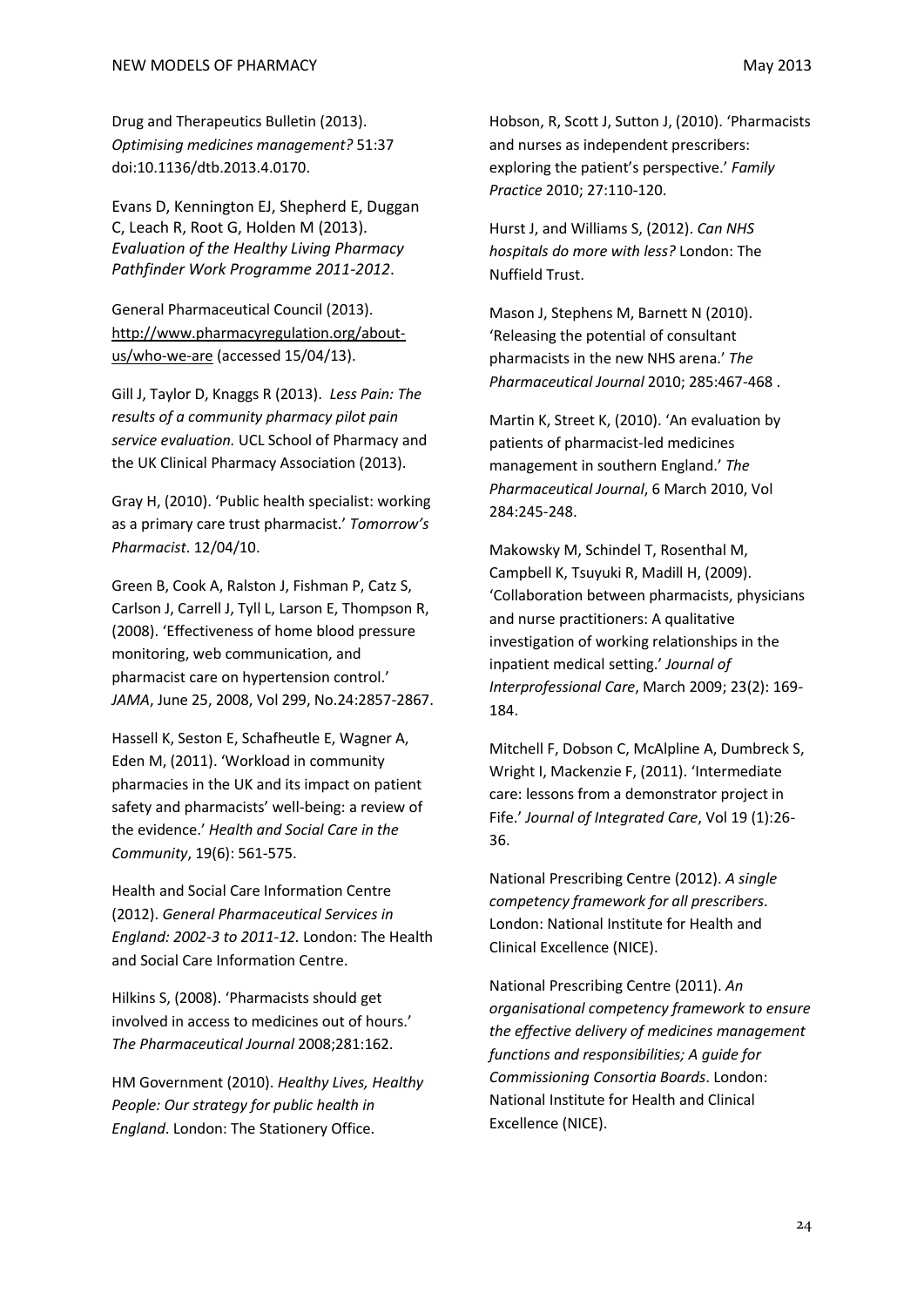NHS Alliance (2013). *Breaking the boundaries. London: NHS Alliance.*

NHS Commissioning Board (2012). *Securing excellence in commissioning primary care: key facts.* [http://www.england.nhs.uk/wp](http://www.england.nhs.uk/wp-content/uploads/2012/06/fact-ex-comm-pc.pdf)[content/uploads/2012/06/fact-ex-comm-pc.pdf](http://www.england.nhs.uk/wp-content/uploads/2012/06/fact-ex-comm-pc.pdf) (accessed 15/04/13).

Pharmaceutical Services Negotiating Committee (2013). *MUR statistics*.

[http://www.psnc.org.uk/pages/mur\\_statistics.h](http://www.psnc.org.uk/pages/mur_statistics.html) [tml](http://www.psnc.org.uk/pages/mur_statistics.html) (accessed 15/04/13).

NHS Evidence (2011). *Medicines management assistants: to reduce medicine waste. Quality and productivity case study*.

[www.evidence.nhs.uk/aboutus/Pages/AboutQIP](http://www.evidence.nhs.uk/aboutus/Pages/AboutQIPP) [P](http://www.evidence.nhs.uk/aboutus/Pages/AboutQIPP)

NHS Pharmacy Education and Development Committee (2012). *National NHS Pharmacy Staffing Establishment and Vacancy Survey 2012*.

[http://www.nhspedc.nhs.uk/Docs/Surveys/Nati](http://www.nhspedc.nhs.uk/Docs/Surveys/National%20NHS%20Pharmacy%20Staffing%20Establishment%20and%20Vacancy%20Survey%202012%20report.pdf) [onal%20NHS%20Pharmacy%20Staffing%20Estab](http://www.nhspedc.nhs.uk/Docs/Surveys/National%20NHS%20Pharmacy%20Staffing%20Establishment%20and%20Vacancy%20Survey%202012%20report.pdf) [lishment%20and%20Vacancy%20Survey%20201](http://www.nhspedc.nhs.uk/Docs/Surveys/National%20NHS%20Pharmacy%20Staffing%20Establishment%20and%20Vacancy%20Survey%202012%20report.pdf) [2%20report.pdf](http://www.nhspedc.nhs.uk/Docs/Surveys/National%20NHS%20Pharmacy%20Staffing%20Establishment%20and%20Vacancy%20Survey%202012%20report.pdf)

NHS North West (2013). *Audit results confirms role for community pharmacy in early detection of cancer*. [www.pharmacyworkforcenw.nhs.uk](http://www.pharmacyworkforcenw.nhs.uk/) (accessed 10/5/13)

NHS North West (2012). *Salford pharmacists embark on groundbreaking phase III trial collaboration*.

[www.pharmacyworkforcenw.nhs.uk](http://www.pharmacyworkforcenw.nhs.uk/) (accessed 10/5/13)

Pharmaceutical Services Negotiating Committee and NHS Employers (2012). *Guidance on the Medicines Use Review Service*.

Pharmaceutical Services Negotiating Committee and NHS Employers (2011). *NHS Community* 

*Pharmacy Contractual Framework – summary of service developments in 2011/12.*

Pharmacy Voice (2012a). Community pharmacy: delivering improved outcomes for patients in the new NHS in England. [http://www.pharmacyvoice.com/images/resour](http://www.pharmacyvoice.com/images/resources/Practice_based_audit_briefing3.pdf)

[ces/Practice\\_based\\_audit\\_briefing3.pdf](http://www.pharmacyvoice.com/images/resources/Practice_based_audit_briefing3.pdf) (accessed 15/04/13).

Pharmacy Voice (2012b). *Reforming the NHS and social care in England; what it means to community pharmacy.* [http://www.pharmacyvoice.com/images/press/](http://www.pharmacyvoice.com/images/press/Landscape_3.pdf) Landscape 3.pdf (accessed 15/04/13).

Picton C (2012). 'Keeping patients safe during transfer'. *The Pharmaceutical Journal* 2012; 288:718.

Pruce D (2010). 'Realising the potential of pharmacy' (chapter 5). *Health innovations: more for less in healthcare*. London: The Smith Institute.

Roberts A, Marshall L, Charlesworth A (2012). *A decade of austerity?* London: Nuffield Trust.

Roe N, (2011). *Supporting GP clinical research: can a community pharmacy lighten the load?* [www.pharmacyworkforcenw.nhs.uk](http://www.pharmacyworkforcenw.nhs.uk/) (accessed 10/5/13)

Ross L, Bloodworth L, (2012). 'Patient-centred health care using pharmacist-delivered medication therapy management in rural Mississippi.' *Journal of the American Pharmacists Association*, Nov/Dec, 52:6; 802- 809.

Royal Pharmaceutical Society, (2013). *Medicines Optimisation: helping patients to make the most of medicines.* London: The Royal Pharmaceutical Society.

Royal Pharmaceutical Society (2012a). *Keeping patients safe when they transfer between care providers - getting the medicines right. Individual reports from the Early Adopter Sites.*  London: The Royal Pharmaceutical Society.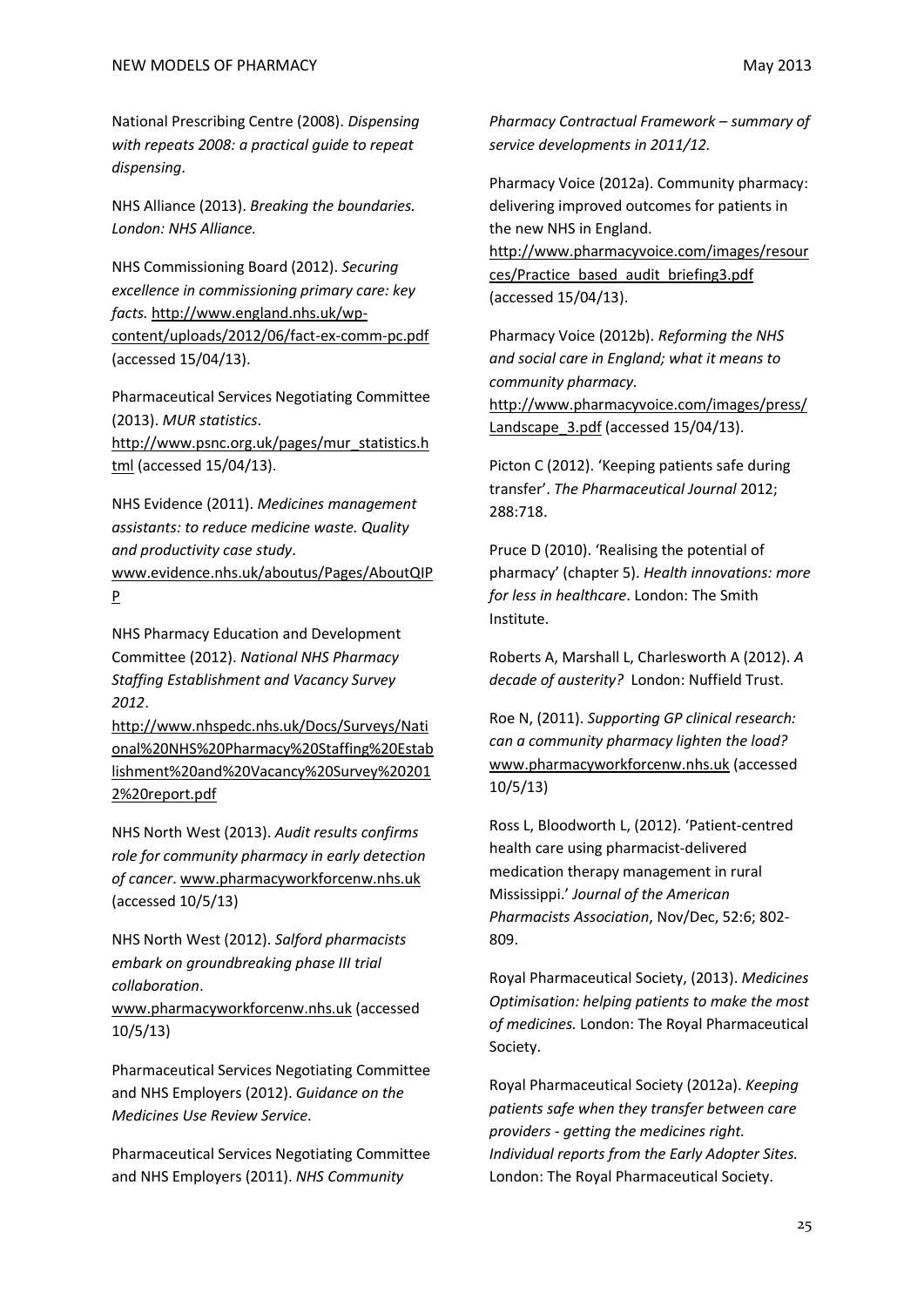Royal Pharmaceutical Society (2012b). *Keeping patients safe when they transfer between care providers – getting the medicines right. Final report.* London: The Royal Pharmaceutical Society.

Roberts A, Benrimoj S, Chen T, Williams K, Aslani P (2008). 'Practice change in community pharmacy: Quantification of facilitators'. *The Annals of Pharmacotherapy*, Jun;42(6)861-8 .

Roberts A, Benrimoj S, Chen T, Williams K, Aslani P (2006). 'Implementing cognitive services in community pharmacy: a review of facilitates of practice change.' *Int J Pharm Pract* 2006; 14:163-70.

Robinson M, (2013). 'Community Pharmacy as the shop front to Public Health'. NHS Alliance. [www.nhsalliance.org/community-pharmacy/](http://www.nhsalliance.org/community-pharmacy/) (accessed 10/04/13).

Scrimshaw P (2008). 'Common problems with medication: experiences from domiciliary visits.' *The Pharmaceutical Journal* 2008; 281:510.

Sharpe S (2013). *From making medicines to optimising health*. The 2013 UCL School of Pharmacy Lecture.

Taheri L (2012). 'How clinical pharmacy services can be improved by dispensary automation'. *The Pharmaceutical Journal* 2012;288:335.

Task Group Four (2012). *Commissioning public health services from community pharmacy. Report from Pharmacy and Public Health Task Group Four*. [submitted for publication in December 2012]

The Bow Group (2010). *Delivering enhanced pharmacy services in a modern NHS: improving*  *outcomes in public health and long-term conditions.* London: The Bow Group.

The Pharmaceutical Journal (2010). 'Over 90 per cent of patients follow MUR advice, national audit finds'. *The Pharmaceutical Journal*, vol 284, p178.

Turner J, (2011). *Pharmacy: workforce risks and opportunities. A report to review the key workforce risks and opportunities within the pharmacy workforce.* Centre for Workforce Intelligence.

Urban R, Rivers P, Morgan J (2008). 'Perceptions of medicines use reviews – the views of community pharmacists within a West Yorkshire primary care trust.' *The Pharmaceutical Journal*, Vol 281:303-305.

Vinks T, Egberts T, Lange T, Koning F, (2009). 'Pharmacist-based medication review reduces potential drug-related problems in the elderly. The SMOG controlled trial.' *Drugs Aging* 2009; 26 (2): 123-133.

Wang L (2008). 'An enhanced service to improve domiciliary medicines management.' *The Pharmaceutical Journal* 2008; 281:77.

Which? (2008). *A test of your own medicine*. Pp12-15. October 2008.

Which? (2007). *People don't know where to get out-of-hours care.* 5 April 2007. [Press release].

2020health (2013). *The Wells Family Challenge: A Pharmacist First Approach.*